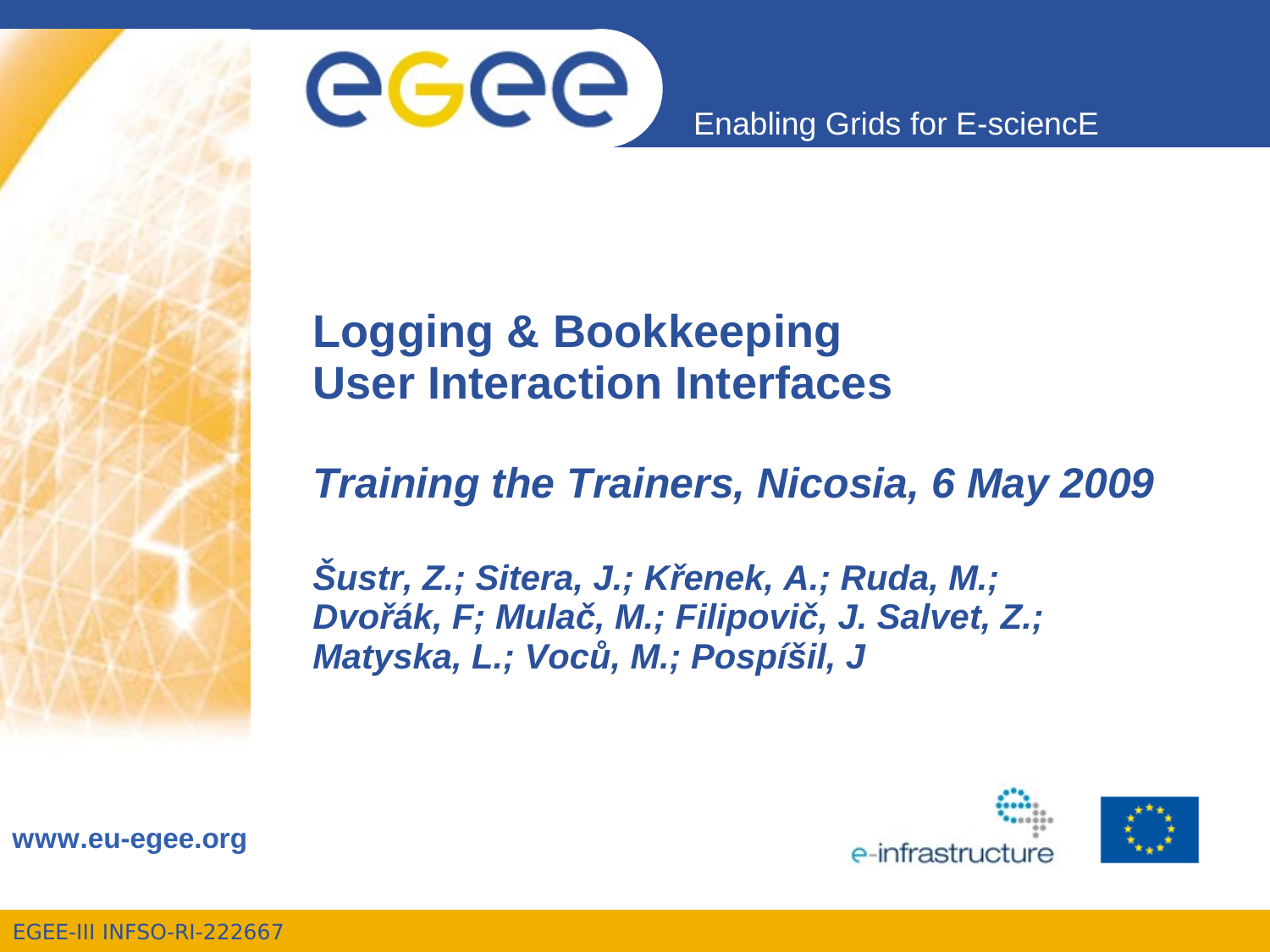



- **Introduction to L&B Concepts**
- **Interfaces**
	- Standard L&B Interface
	- Lightweight HTTP Interface
- **L&B Notifications**
- **Conclusions and References**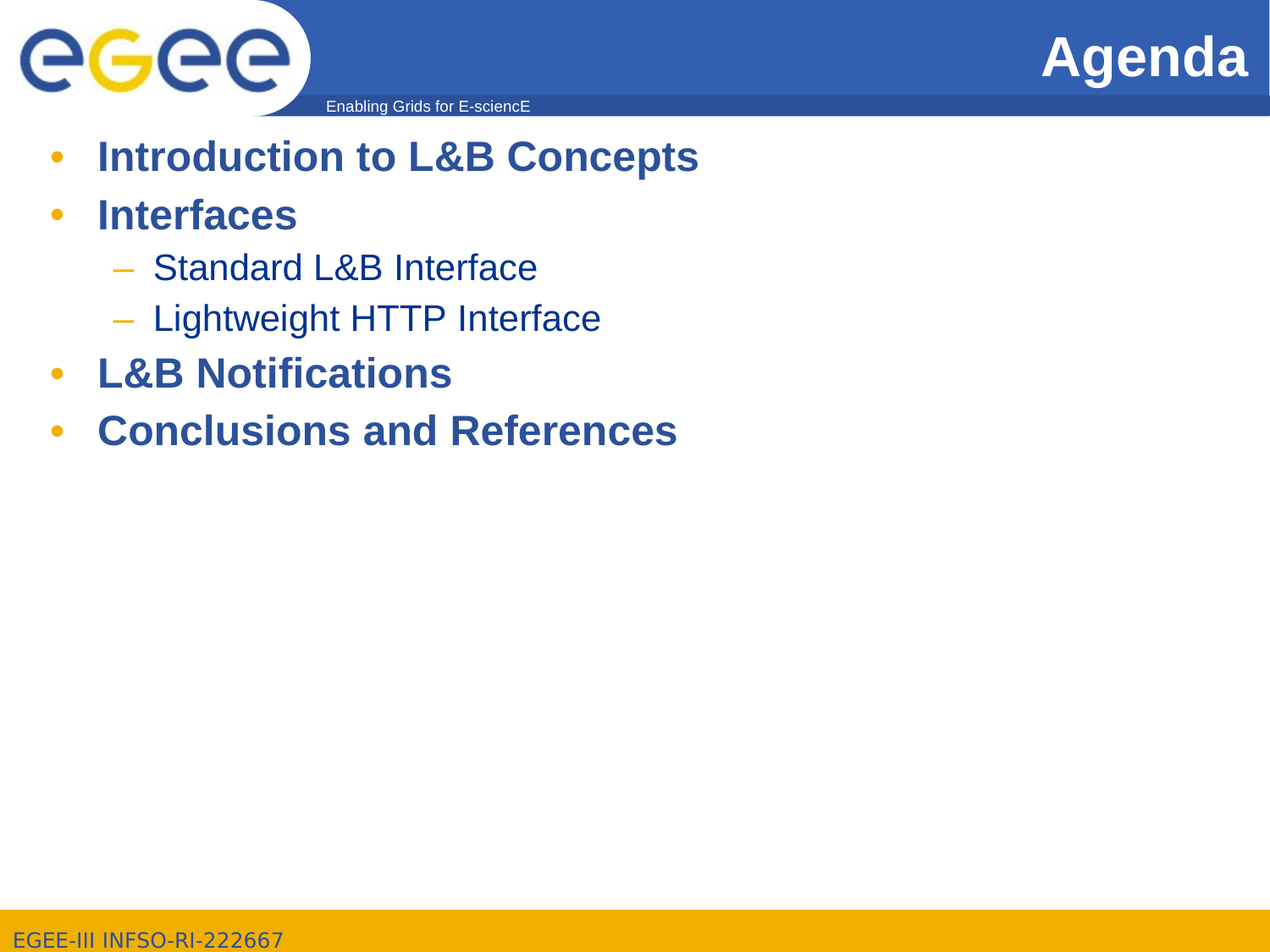



- **States**
	- Current status of the job
	- Generated from known events

#### • **Events**

- Generated by grid components
- Passed (pushed) to the L&B Server on a store-and-forward basis
- Asynchronous delivery
	- The only exception being job registration the first step in the chain
- **Grid components generate L&B events as the job pases through the grid**
- **L&B Server stores the events on delivery, and uses the information to compute job states**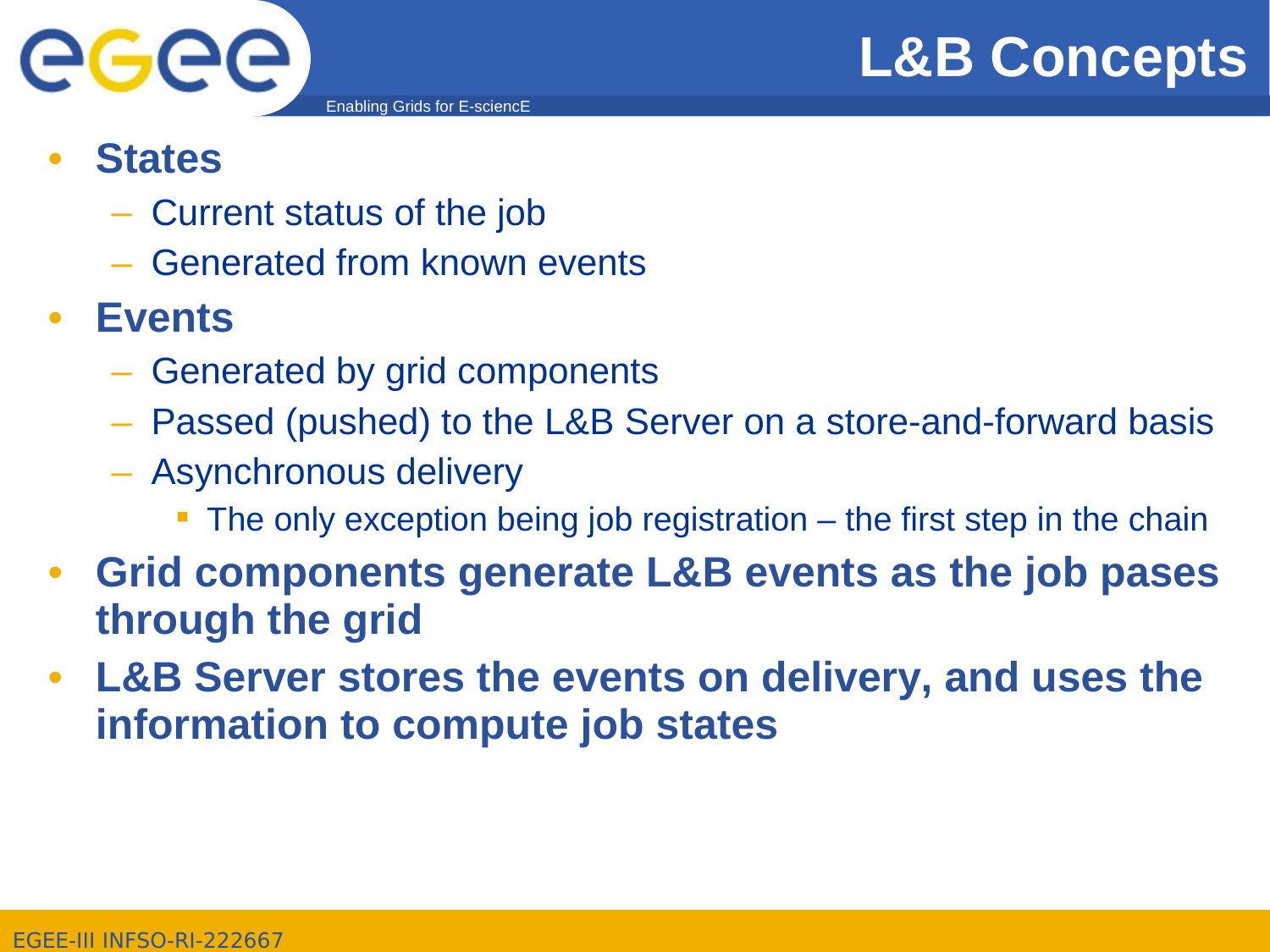

- **gLite State diagram**
- **Interpretation of even a single event may not be straightforward**
	- Resubmission
	- Skewed time
	- Events delivered out of sequence
	- etc.

eeee

- **There are related tasks**
	- Keeping low-cost track of purged jobs

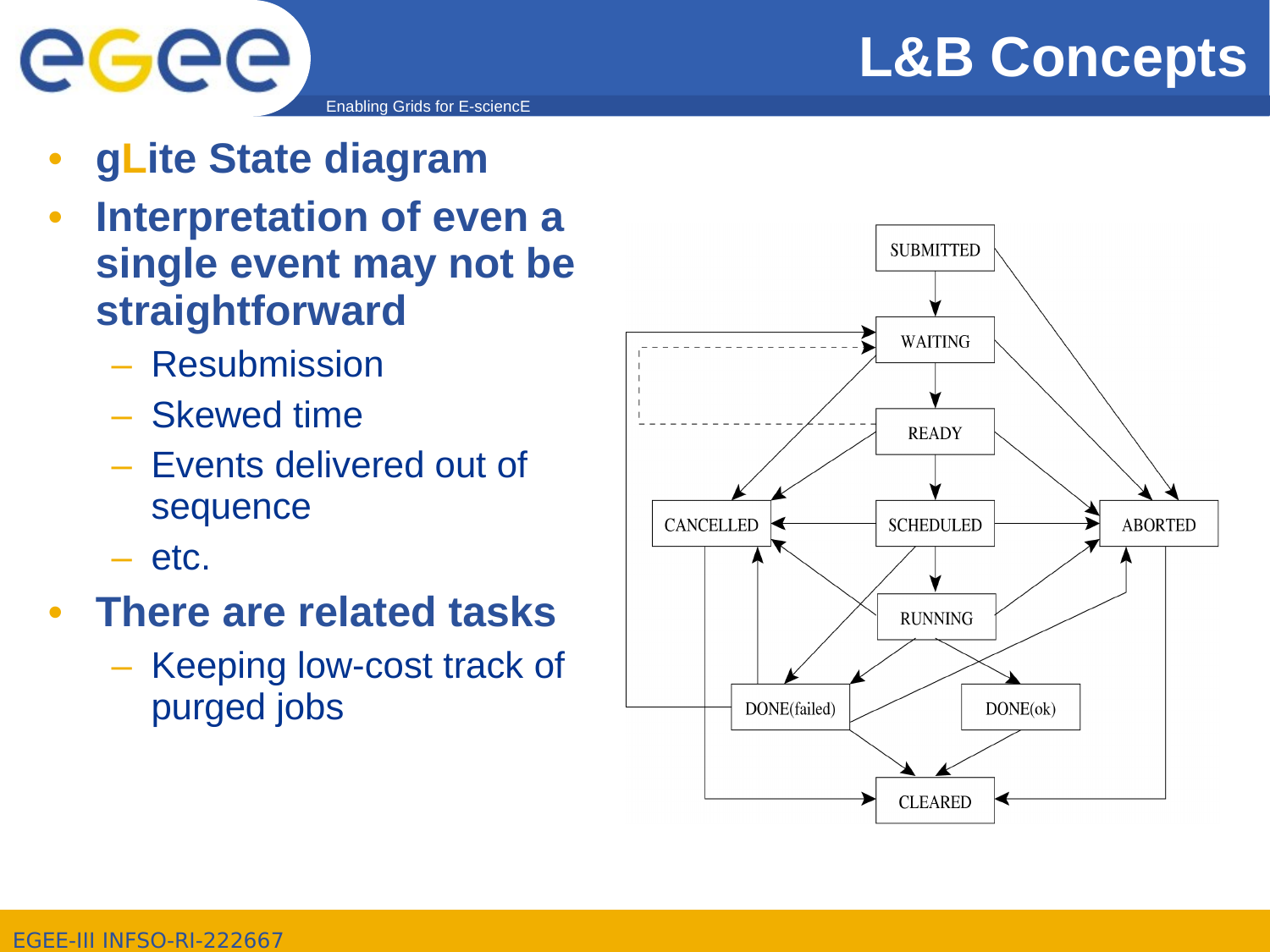

#### • **The actual State Diagram is even more complex**

eeee

- e. g. state may still be "running" despite receiving a "done" event
	- **"done" event from CE is** not enough to trigger state change, L&B needs to receive confirmation from Log Monitor.
	- Job may still be resubmitted.

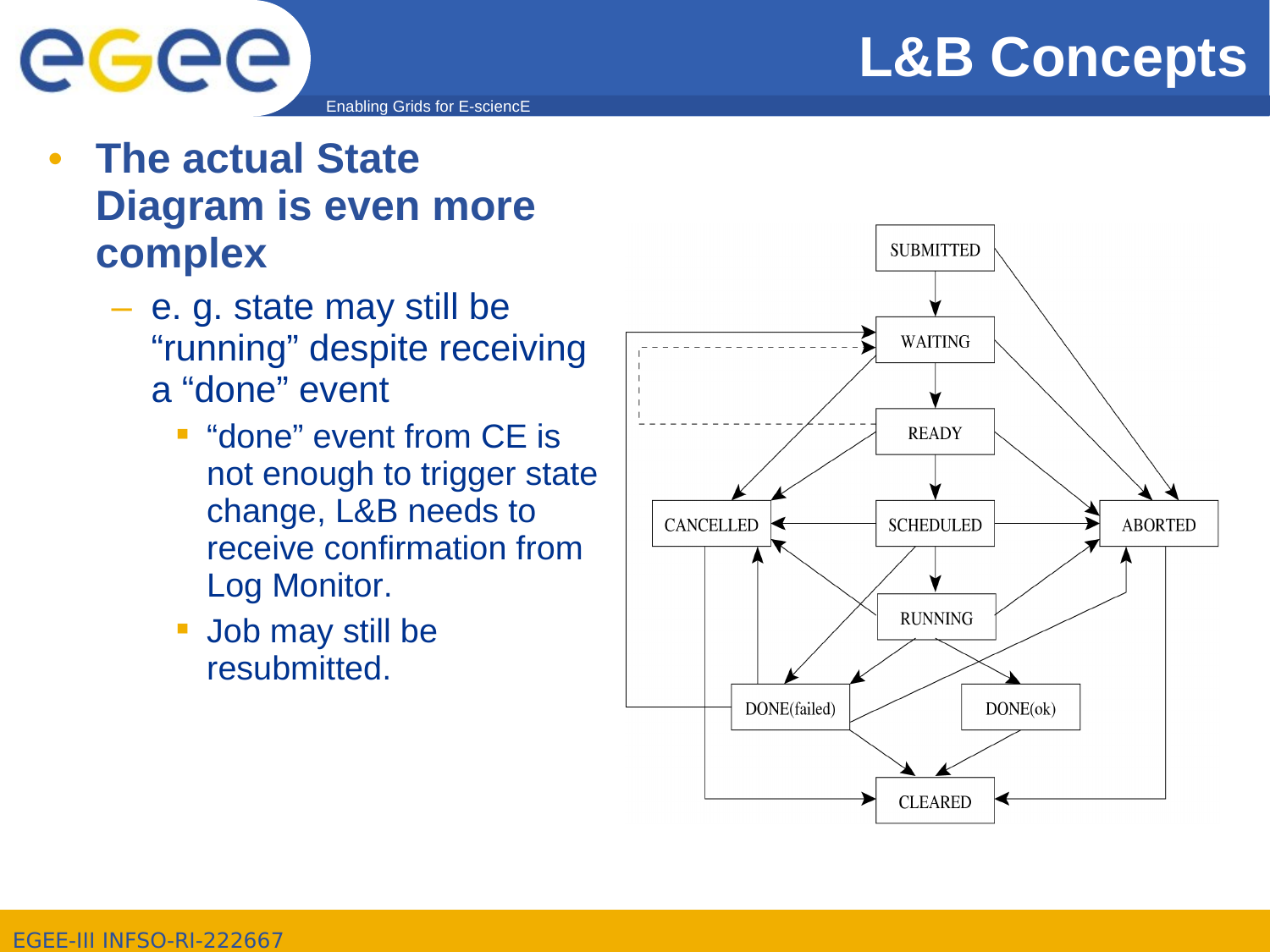



#### • **Two types of user interfaces**

- Query Response (consumer API)
- Register Push/Receive (notification API)

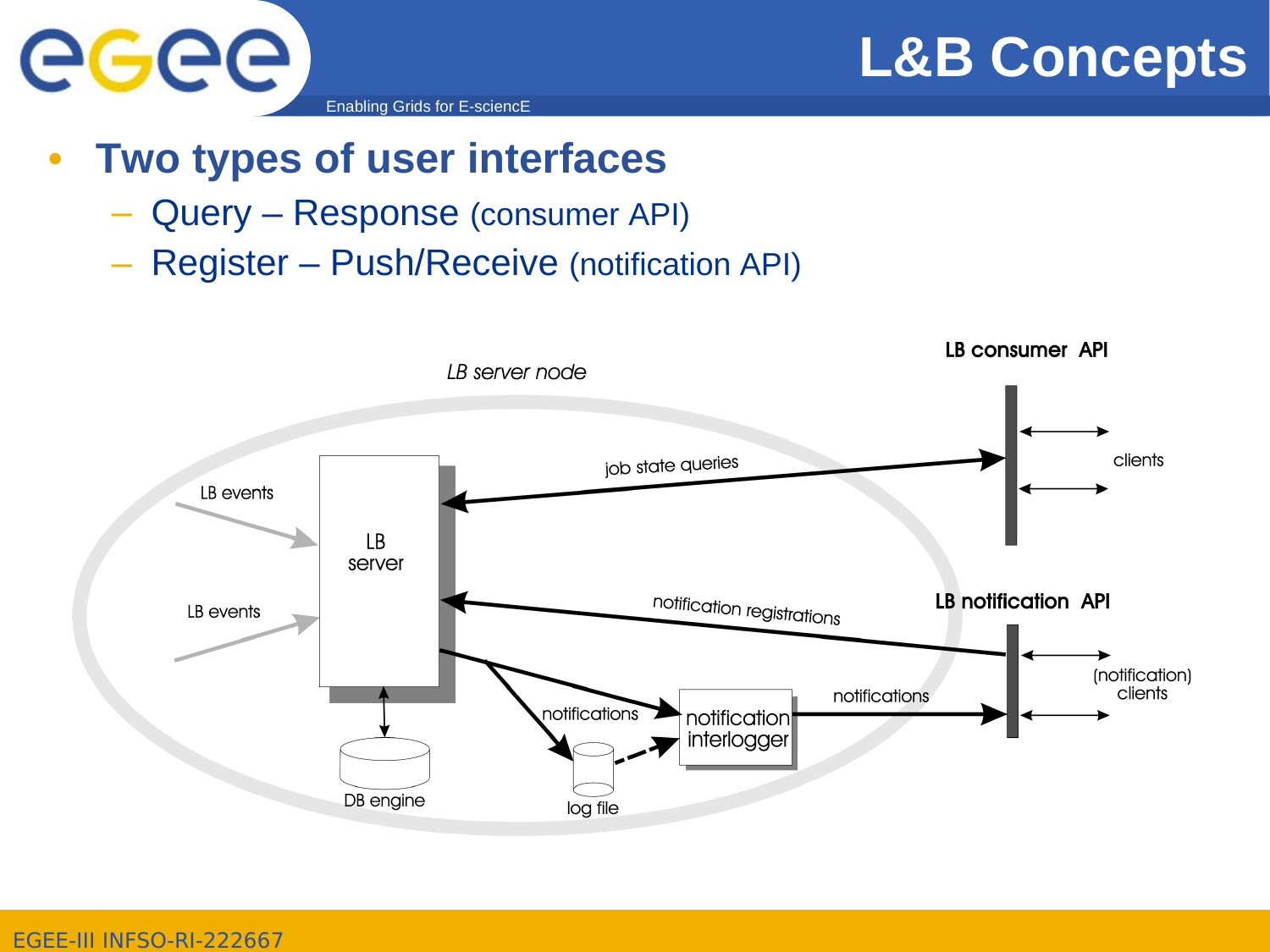

- Enabling Grids for E-sciencE
- **Command line interface available on the UI**
- **Features available in the UI are a subset of all features available through the L&B API**
- **Getting the current status of a job**
	- glite-wms-job-status
- **Getting the history of events logged for a job**
	- glite-wms-job-logging-info
- **Outputs with various levels of detail**
- **Logging your own information concerning the job** – glite-lb-logevent
- **Other commands you may find useful are installed among** *examples* **on the UI.**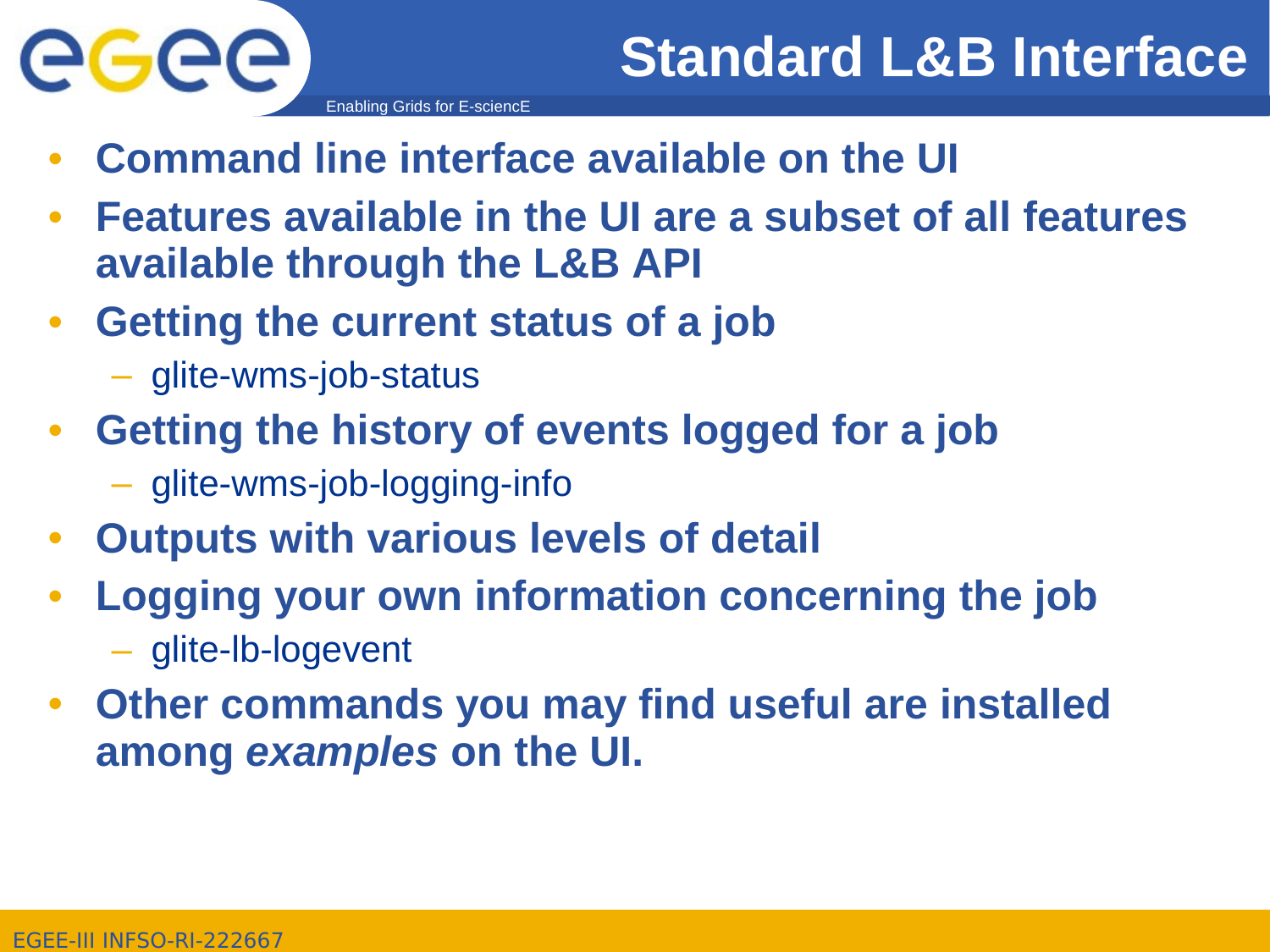

## **Standard L&B Interface**

Enabling Grids for E-sciencE

#### • **glitewmsjobstatus Example**

uil.egee.cesnet.cz\$ glite-wms-job-status https:/ /skurut682.cesnet.cz:9000/BjVXwjWlpVLvFZn96 VjpIQ \*\*\*\*\*\*\*\*\*\*\*\*\*\*\*\*\*\*\*\*\*\*\*\*\*\*\*\*\*\*\*\*\*\*\*\*\*\*\*\*\*\*\* BOOKKEEPING INFORMATION: Status info for the Job : https://skurut68-2.cesnet.cz:9000/BjVXwjWlpV LvFZn96VjpIQ Current Status: Done (Success) Exit code: 0 Status Reason: Job terminated successfully Destination: ce.grid.tuke.sk:2119/jobmanager-pbs-voce Submitted: Wed Apr 22 10:47:11 2009 CEST \*\*\*\*\*\*\*\*\*\*\*\*\*\*\*\*\*\*\*\*\*\*\*\*\*\*\*\*\*\*\*\*\*\*\*\*\*\*\*\*\*\*\*

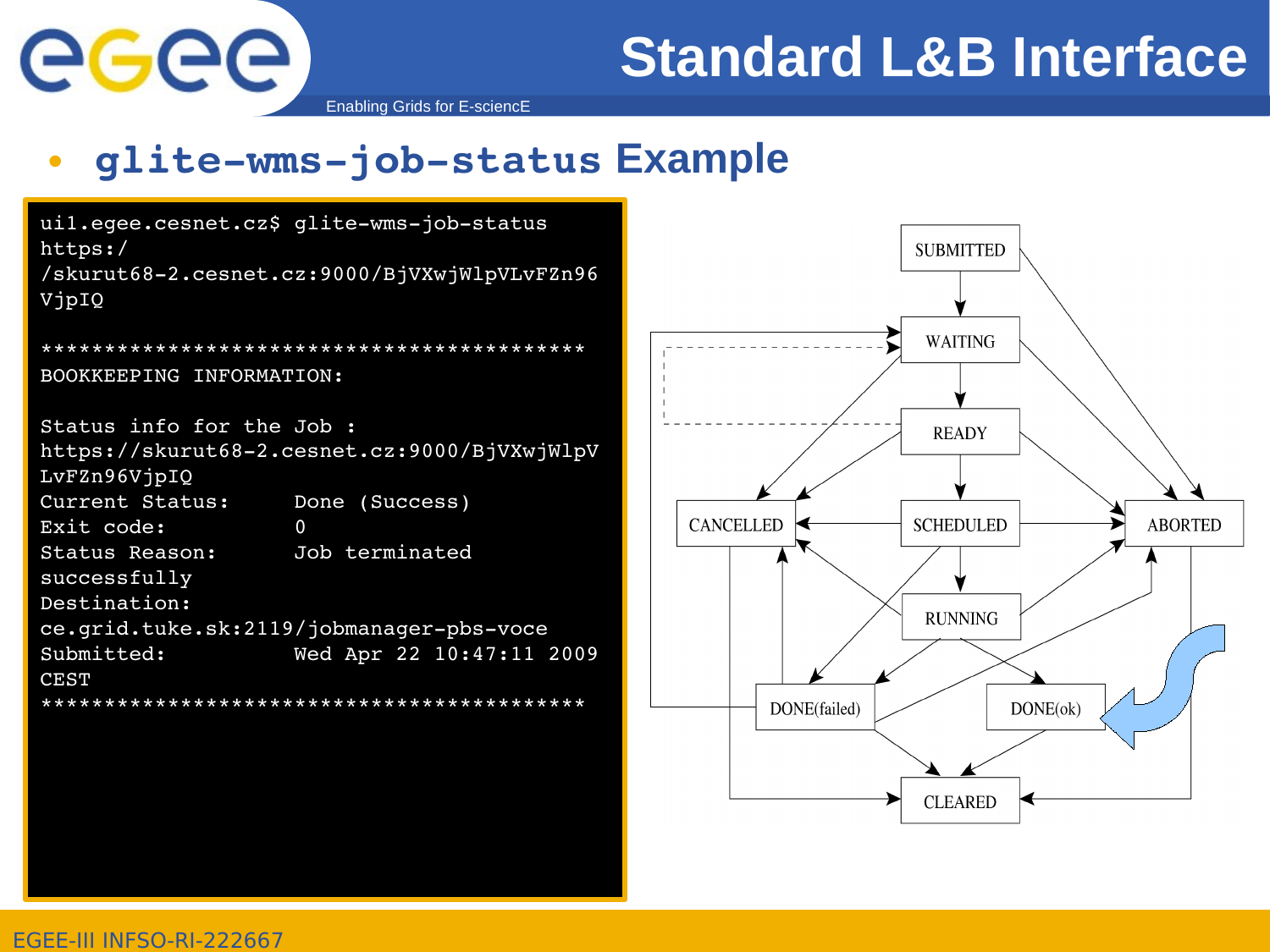eeee

## **Standard L&B Interface**

**ABORTED** 

Enabling Grids for E-sciencE

#### • glite-wms-job-status Example (--verbosity 2)

|                                                          | uil.eqee.cesnet.cz\$ qlite-wms-job-status --verbosity 2  |                                      |
|----------------------------------------------------------|----------------------------------------------------------|--------------------------------------|
| https://skurut68-2.cesnet.cz:9000/BjVXwjWlpVLvFZn96VjpIQ |                                                          |                                      |
|                                                          |                                                          | <b>SUBMITTED</b>                     |
| BOOKKEEPING INFORMATION:                                 |                                                          |                                      |
| Status info for the Job :                                |                                                          |                                      |
|                                                          | https://skurut68-2.cesnet.cz:9000/BjVXwjWlpVLvFZn96VjpIQ |                                      |
| Current Status:                                          | Done (Success)                                           |                                      |
| Exit code:                                               | $\Omega$                                                 | <b>WAITING</b>                       |
| Status Reason:                                           | Job terminated successfully                              |                                      |
| Destination:                                             | ce.grid.tuke.sk:2119/jobmanager-pbs-voce                 |                                      |
| Submitted:                                               | Wed Apr 22 10:47:11 2009 CEST                            |                                      |
| سند                                                      |                                                          |                                      |
|                                                          |                                                          |                                      |
| - Cancelling                                             | $\mathbf 0$<br>i.                                        | <b>READY</b>                         |
| - Ce node                                                | gt2 ce.grid.tuke.sk:2119/jobmanager-pbs<br>$\equiv$      |                                      |
| - Children num                                           | $\Omega$<br>e                                            |                                      |
| - Condorid                                               | 287435<br>i.                                             |                                      |
| - Condor job exit status                                 | $\Omega$<br>i.                                           |                                      |
| - Condor job pid                                         | $\Omega$<br>U                                            |                                      |
| - Condor shadow exit status =                            | $\mathbf 0$                                              | <b>CANCELLED</b><br><b>SCHEDULED</b> |
| - Condor shadow pid                                      | $\Omega$<br>i.                                           |                                      |
| - Condor starter exit status =                           | $\Omega$                                                 |                                      |
| - Condor starter pid                                     | $\Omega$<br>U                                            |                                      |
| - Cputime                                                | $\Omega$<br>Ξ.                                           |                                      |
| - Destination                                            | ce.qrid.tuke.sk:2119/jobmanager-pbs-voce<br>I.           |                                      |
| - Done code                                              | $\mathbf{0}$<br>E.                                       | <b>RUNNING</b>                       |
| - Expectupdate                                           | $\mathbf{0}$<br>i.                                       |                                      |
| - Jobtype                                                | $\Omega$<br>U                                            |                                      |
| - Lastupdatetime                                         | Wed Apr 22 10:50:45 2009 CEST<br>i.                      |                                      |
| - Location                                               | Ξ.<br>none                                               |                                      |
| - Network server                                         | wms2.eqee.cesnet.cz<br>U                                 |                                      |
| - Owner                                                  | /DC=cz/DC=cesnet-ca/0=University of West<br>-            | DONE(failed)<br>DONE(ok)             |
| Bohemia/CN=Jiri Sitera                                   |                                                          |                                      |
| - Payload running                                        | $\mathbf{0}$<br>i.                                       |                                      |
| - Pbs exit status                                        | $\mathbf{0}$<br>E.                                       |                                      |
| - Pbs pid                                                | $\Omega$<br>$\equiv$                                     |                                      |
| - Possible ce nodes                                      | gt2 ce.grid.tuke.sk:2119/jobmanager-pbs<br>$\equiv$      |                                      |
| - Possible destinations                                  | ce.grid.tuke.sk:2119/jobmanager-pbs-voce<br>i.           | <b>CLEARED</b>                       |
| - Resubmitted                                            | $\equiv$<br>$\Omega$                                     |                                      |
| - Stateentertime                                         | Wed Apr 22 10:50:45 2009 CEST<br>i.                      |                                      |
| - Subjob failed                                          | $\mathbf 0$<br>U                                         |                                      |
| - Suspended                                              | $\mathbf 0$<br>U                                         |                                      |

\*\*\*\*\*\*\*\*\*\*\*\*\*\*\*\*\*\*\*\*\*\*\*\*\*\*\*\*\*\*\*\*\*\*\*\*\*\*\*\*\*\*\*\*\*\*\*\*\*\*\*\*\*\*\*\*\*\*\*\*\*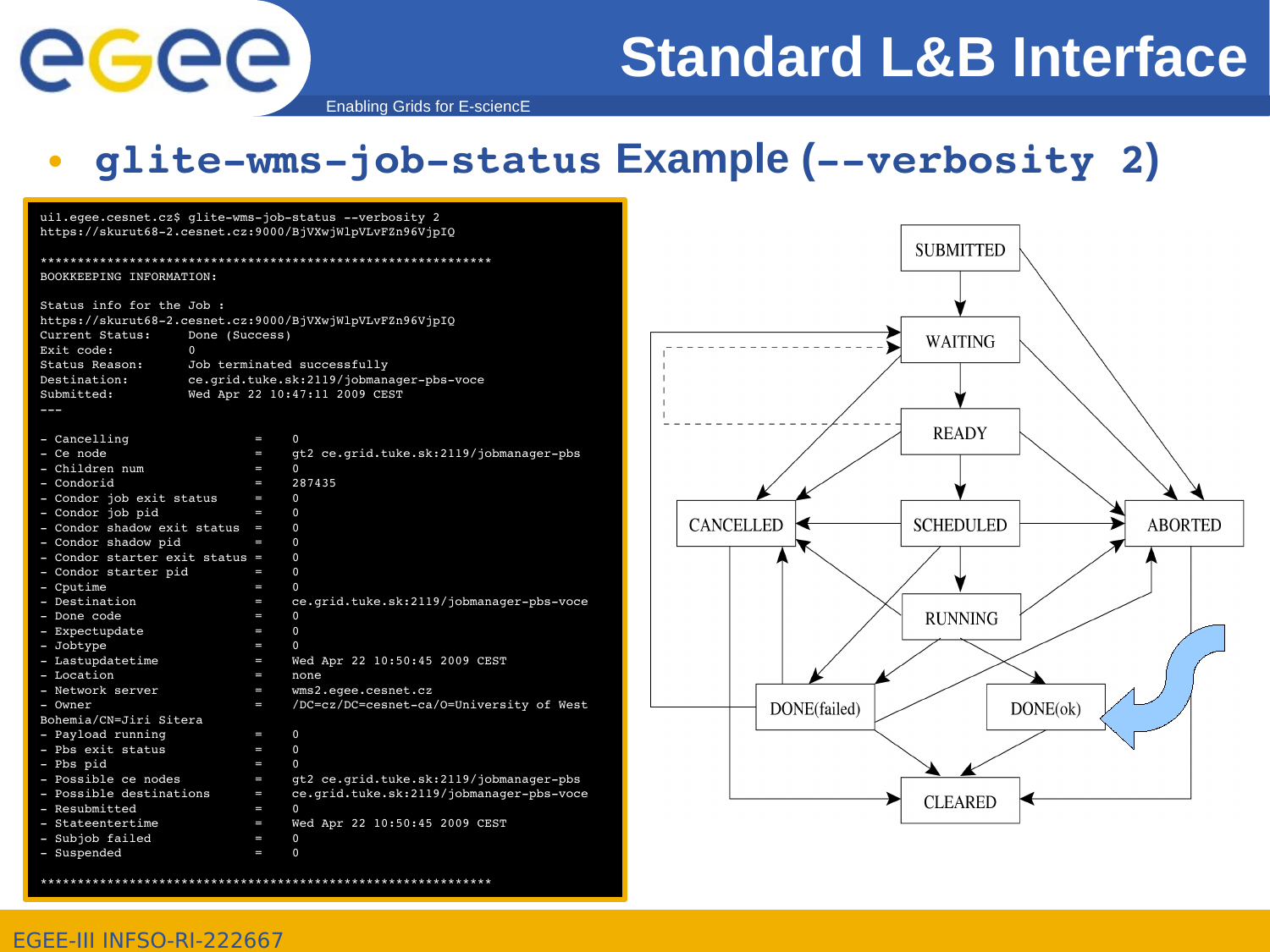eeee

## **Standard L&B Interface**

Enabling Grids for E-sciencE

#### • glite-wms-job-status Example (--verbosity 3)

|                                                                                                                                                                                                                                                       | uil.egee.commet.czj glite-job-status --verbosity 3 https://skurut48-2.cemmet.cz:9000/mjvzujelpyzuvzza40/jpzg                                                                                                                                                                                                                                                                                                                                                                                                                                                                                                |
|-------------------------------------------------------------------------------------------------------------------------------------------------------------------------------------------------------------------------------------------------------|-------------------------------------------------------------------------------------------------------------------------------------------------------------------------------------------------------------------------------------------------------------------------------------------------------------------------------------------------------------------------------------------------------------------------------------------------------------------------------------------------------------------------------------------------------------------------------------------------------------|
|                                                                                                                                                                                                                                                       |                                                                                                                                                                                                                                                                                                                                                                                                                                                                                                                                                                                                             |
|                                                                                                                                                                                                                                                       |                                                                                                                                                                                                                                                                                                                                                                                                                                                                                                                                                                                                             |
|                                                                                                                                                                                                                                                       | stares info for the https://akurutik-2.commet.cz:9000/8/970cj92prusrzsi07jp20<br>Current States<br>Exit code<br>Batt code = 2000 (modeles)<br>States Passeo: 300 terminated exconerfully<br>Patentineis = 2100 (modeles)<br>Patentineis = 2100                                                                                                                                                                                                                                                                                                                                                              |
|                                                                                                                                                                                                                                                       |                                                                                                                                                                                                                                                                                                                                                                                                                                                                                                                                                                                                             |
|                                                                                                                                                                                                                                                       |                                                                                                                                                                                                                                                                                                                                                                                                                                                                                                                                                                                                             |
| - Cancelling<br>- Ch acode<br>- Children num<br>- Children num<br>- Children num<br>- Chondor job exit atatus<br>- Chondor atadow pid<br>- Chondor atatus<br>- Chondor atatus<br>- Chondor atatus<br>- Chondor atatus<br>- Chondor atatus<br>- Chondo | ÷.<br>$q\mathbf{t}2$ ce.grid.tnke.sk:2119/johnanager-phe                                                                                                                                                                                                                                                                                                                                                                                                                                                                                                                                                    |
|                                                                                                                                                                                                                                                       | 287425                                                                                                                                                                                                                                                                                                                                                                                                                                                                                                                                                                                                      |
|                                                                                                                                                                                                                                                       |                                                                                                                                                                                                                                                                                                                                                                                                                                                                                                                                                                                                             |
|                                                                                                                                                                                                                                                       |                                                                                                                                                                                                                                                                                                                                                                                                                                                                                                                                                                                                             |
| - Condor starter<br>- Cystine<br>- Destination<br>- Dome Code<br>- Royectupdate<br>- Royectupdate<br>- Royectupdate - Royectupdate<br>- Royectupdate - Royectup                                                                                       | 0<br>oe.grid.tuke.ek:2119/jobmasager=pbs=voce                                                                                                                                                                                                                                                                                                                                                                                                                                                                                                                                                               |
|                                                                                                                                                                                                                                                       | Ned Apr 22 10:50:45 2009 CEST<br>note                                                                                                                                                                                                                                                                                                                                                                                                                                                                                                                                                                       |
|                                                                                                                                                                                                                                                       |                                                                                                                                                                                                                                                                                                                                                                                                                                                                                                                                                                                                             |
|                                                                                                                                                                                                                                                       | ÷                                                                                                                                                                                                                                                                                                                                                                                                                                                                                                                                                                                                           |
| - Location<br>- Motwork server<br>- Cumer<br>- Paylond running<br>- Phe exit status<br>- Phe pid<br>- Possible de nodes<br>- Possible de nodes<br>- Possible destinations<br>- Pherible destinations                                                  | = qt2 co.qrid.tuko.ak:2119/jobmanager-phs<br>= co.qrid.tuko.ak:2119/jobmanager-phs-voce                                                                                                                                                                                                                                                                                                                                                                                                                                                                                                                     |
|                                                                                                                                                                                                                                                       | ÷<br>0<br>Ned Apr 22 10:50:45 2009 CEST<br>^                                                                                                                                                                                                                                                                                                                                                                                                                                                                                                                                                                |
| - Fossibalted<br>- Roszkaitted<br>- Rubjob failed<br>- Ruspended<br>- Ruspended                                                                                                                                                                       |                                                                                                                                                                                                                                                                                                                                                                                                                                                                                                                                                                                                             |
|                                                                                                                                                                                                                                                       |                                                                                                                                                                                                                                                                                                                                                                                                                                                                                                                                                                                                             |
|                                                                                                                                                                                                                                                       |                                                                                                                                                                                                                                                                                                                                                                                                                                                                                                                                                                                                             |
|                                                                                                                                                                                                                                                       |                                                                                                                                                                                                                                                                                                                                                                                                                                                                                                                                                                                                             |
|                                                                                                                                                                                                                                                       |                                                                                                                                                                                                                                                                                                                                                                                                                                                                                                                                                                                                             |
| Abortedro<br>Canoelledro<br>Tnknownro<br>Purgedro<br>Mor jdl                                                                                                                                                                                          |                                                                                                                                                                                                                                                                                                                                                                                                                                                                                                                                                                                                             |
|                                                                                                                                                                                                                                                       | ٠                                                                                                                                                                                                                                                                                                                                                                                                                                                                                                                                                                                                           |
|                                                                                                                                                                                                                                                       | $\begin{smallmatrix} \mathbf{0.125} \end{smallmatrix} \begin{smallmatrix} \mathbf{0.134} \end{smallmatrix} \begin{smallmatrix} \mathbf{0.144} \end{smallmatrix} \begin{smallmatrix} \mathbf{0.144} \end{smallmatrix} \begin{smallmatrix} \mathbf{0.144} \end{smallmatrix} \begin{smallmatrix} \mathbf{0.144} \end{smallmatrix} \begin{smallmatrix} \mathbf{0.144} \end{smallmatrix} \begin{smallmatrix} \mathbf{0.144} \end{smallmatrix} \begin{smallmatrix} \mathbf{0.144} \end{smallmatrix} \begin{smallmatrix} \mathbf{0.144} \end{smallmatrix}$                                                         |
|                                                                                                                                                                                                                                                       |                                                                                                                                                                                                                                                                                                                                                                                                                                                                                                                                                                                                             |
|                                                                                                                                                                                                                                                       |                                                                                                                                                                                                                                                                                                                                                                                                                                                                                                                                                                                                             |
|                                                                                                                                                                                                                                                       |                                                                                                                                                                                                                                                                                                                                                                                                                                                                                                                                                                                                             |
|                                                                                                                                                                                                                                                       |                                                                                                                                                                                                                                                                                                                                                                                                                                                                                                                                                                                                             |
|                                                                                                                                                                                                                                                       |                                                                                                                                                                                                                                                                                                                                                                                                                                                                                                                                                                                                             |
|                                                                                                                                                                                                                                                       |                                                                                                                                                                                                                                                                                                                                                                                                                                                                                                                                                                                                             |
|                                                                                                                                                                                                                                                       |                                                                                                                                                                                                                                                                                                                                                                                                                                                                                                                                                                                                             |
|                                                                                                                                                                                                                                                       |                                                                                                                                                                                                                                                                                                                                                                                                                                                                                                                                                                                                             |
| $-343$                                                                                                                                                                                                                                                |                                                                                                                                                                                                                                                                                                                                                                                                                                                                                                                                                                                                             |
|                                                                                                                                                                                                                                                       |                                                                                                                                                                                                                                                                                                                                                                                                                                                                                                                                                                                                             |
|                                                                                                                                                                                                                                                       |                                                                                                                                                                                                                                                                                                                                                                                                                                                                                                                                                                                                             |
|                                                                                                                                                                                                                                                       | $\begin{array}{l} \begin{smallmatrix} \text{in} \\ \text{in} \end{smallmatrix} \begin{smallmatrix} \text{in} \\ \text{in} \end{smallmatrix} \begin{smallmatrix} \text{in} \\ \text{in} \end{smallmatrix} \begin{smallmatrix} \text{in} \\ \text{in} \end{smallmatrix} \begin{smallmatrix} \text{in} \\ \text{in} \end{smallmatrix} \begin{smallmatrix} \text{in} \\ \text{in} \end{smallmatrix} \begin{smallmatrix} \text{in} \\ \text{in} \end{smallmatrix} \begin{smallmatrix} \text{in} \\ \text{in} \end{smallmatrix} \begin{smallmatrix} \text{in} \\ \text{in} \end{smallmatrix} \begin{smallmatrix}$ |
|                                                                                                                                                                                                                                                       | $\begin{minipage}[t]{0.03\textwidth} \begin{minipage}[t]{0.03\textwidth} \begin{minipage}[t]{0.03\textwidth} \begin{minipage}[t]{0.03\textwidth} \begin{minipage}[t]{0.03\textwidth} \begin{minipage}[t]{0.03\textwidth} \begin{minipage}[t]{0.03\textwidth} \begin{minipage}[t]{0.03\textwidth} \begin{minipage}[t]{0.03\textwidth} \begin{minipage}[t]{0.03\textwidth} \begin{minipage}[t]{0.03\textwidth} \begin{minipage}[t]{0.03\textwidth} \begin{minipage}[t]{0.03\textwidth$                                                                                                                        |
|                                                                                                                                                                                                                                                       |                                                                                                                                                                                                                                                                                                                                                                                                                                                                                                                                                                                                             |
|                                                                                                                                                                                                                                                       |                                                                                                                                                                                                                                                                                                                                                                                                                                                                                                                                                                                                             |
|                                                                                                                                                                                                                                                       |                                                                                                                                                                                                                                                                                                                                                                                                                                                                                                                                                                                                             |
|                                                                                                                                                                                                                                                       |                                                                                                                                                                                                                                                                                                                                                                                                                                                                                                                                                                                                             |
|                                                                                                                                                                                                                                                       |                                                                                                                                                                                                                                                                                                                                                                                                                                                                                                                                                                                                             |
|                                                                                                                                                                                                                                                       | (такиманный «Тема»)<br>1990 — 1992<br>1990 — 1992 — 1992<br>1990 — 1992 — 1992<br>1990 — 1992 — 1992 (такиманный акциональный старых половинствую при 11 Интернет-манала 1998 (путуцательну раз<br>1991 — 1992 — 1992 (такиманный акциональ                                                                                                                                                                                                                                                                                                                                                                 |
|                                                                                                                                                                                                                                                       |                                                                                                                                                                                                                                                                                                                                                                                                                                                                                                                                                                                                             |
| 4 541<br>٠                                                                                                                                                                                                                                            |                                                                                                                                                                                                                                                                                                                                                                                                                                                                                                                                                                                                             |
|                                                                                                                                                                                                                                                       |                                                                                                                                                                                                                                                                                                                                                                                                                                                                                                                                                                                                             |
| Arguments =<br>$366M4 =$                                                                                                                                                                                                                              |                                                                                                                                                                                                                                                                                                                                                                                                                                                                                                                                                                                                             |
|                                                                                                                                                                                                                                                       |                                                                                                                                                                                                                                                                                                                                                                                                                                                                                                                                                                                                             |
|                                                                                                                                                                                                                                                       |                                                                                                                                                                                                                                                                                                                                                                                                                                                                                                                                                                                                             |
|                                                                                                                                                                                                                                                       |                                                                                                                                                                                                                                                                                                                                                                                                                                                                                                                                                                                                             |
|                                                                                                                                                                                                                                                       |                                                                                                                                                                                                                                                                                                                                                                                                                                                                                                                                                                                                             |
|                                                                                                                                                                                                                                                       |                                                                                                                                                                                                                                                                                                                                                                                                                                                                                                                                                                                                             |
|                                                                                                                                                                                                                                                       |                                                                                                                                                                                                                                                                                                                                                                                                                                                                                                                                                                                                             |
|                                                                                                                                                                                                                                                       | $\begin{smallmatrix} 0.011 & 0.000 & 0.000 & 0.000 & 0.000 & 0.000 & 0.000 & 0.000 & 0.000 & 0.000 & 0.000 & 0.000 & 0.000 & 0.000 & 0.000 & 0.000 & 0.000 & 0.000 & 0.000 & 0.000 & 0.000 & 0.000 & 0.000 & 0.000 & 0.000 & 0.000 & 0.000 & 0.000 & 0.000 & 0.000 & 0.0$                                                                                                                                                                                                                                                                                                                                   |
|                                                                                                                                                                                                                                                       |                                                                                                                                                                                                                                                                                                                                                                                                                                                                                                                                                                                                             |
|                                                                                                                                                                                                                                                       |                                                                                                                                                                                                                                                                                                                                                                                                                                                                                                                                                                                                             |
| mand - "Submit":<br>201200 = 2)<br>Protocol = "1.0.0"                                                                                                                                                                                                 |                                                                                                                                                                                                                                                                                                                                                                                                                                                                                                                                                                                                             |
| ×                                                                                                                                                                                                                                                     |                                                                                                                                                                                                                                                                                                                                                                                                                                                                                                                                                                                                             |
| {quese=voce}{jobtype<br>:eentertime =<br>submitted ; w<br>Waiting ; w                                                                                                                                                                                 | esingle) (environment={2D0_ML_JCRID 'https://akurut48-2.cesnet.cz:9003/RjVEwjMlpVLvF2n94VjpJD'))                                                                                                                                                                                                                                                                                                                                                                                                                                                                                                            |
|                                                                                                                                                                                                                                                       | wed Apr 22 10:47:11 2009 cmir<br>- Wed Apr 22 10:47:12 2009 cmir<br>- Wed Apr 22 10:47:12 2009 cmir<br>- Wed Apr 22 10:47:11 2009 cmir<br>- Wed Apr 22 10:67:11 2009 cmir<br>- Wed Apr 22 10:67:11 2009 cmir                                                                                                                                                                                                                                                                                                                                                                                                |
| <b>Rating<br/>Ready</b><br>Richednie<br>Richard<br>Cleared<br>Aborted                                                                                                                                                                                 |                                                                                                                                                                                                                                                                                                                                                                                                                                                                                                                                                                                                             |
|                                                                                                                                                                                                                                                       |                                                                                                                                                                                                                                                                                                                                                                                                                                                                                                                                                                                                             |
| Cancelled                                                                                                                                                                                                                                             | H                                                                                                                                                                                                                                                                                                                                                                                                                                                                                                                                                                                                           |
|                                                                                                                                                                                                                                                       |                                                                                                                                                                                                                                                                                                                                                                                                                                                                                                                                                                                                             |
|                                                                                                                                                                                                                                                       |                                                                                                                                                                                                                                                                                                                                                                                                                                                                                                                                                                                                             |

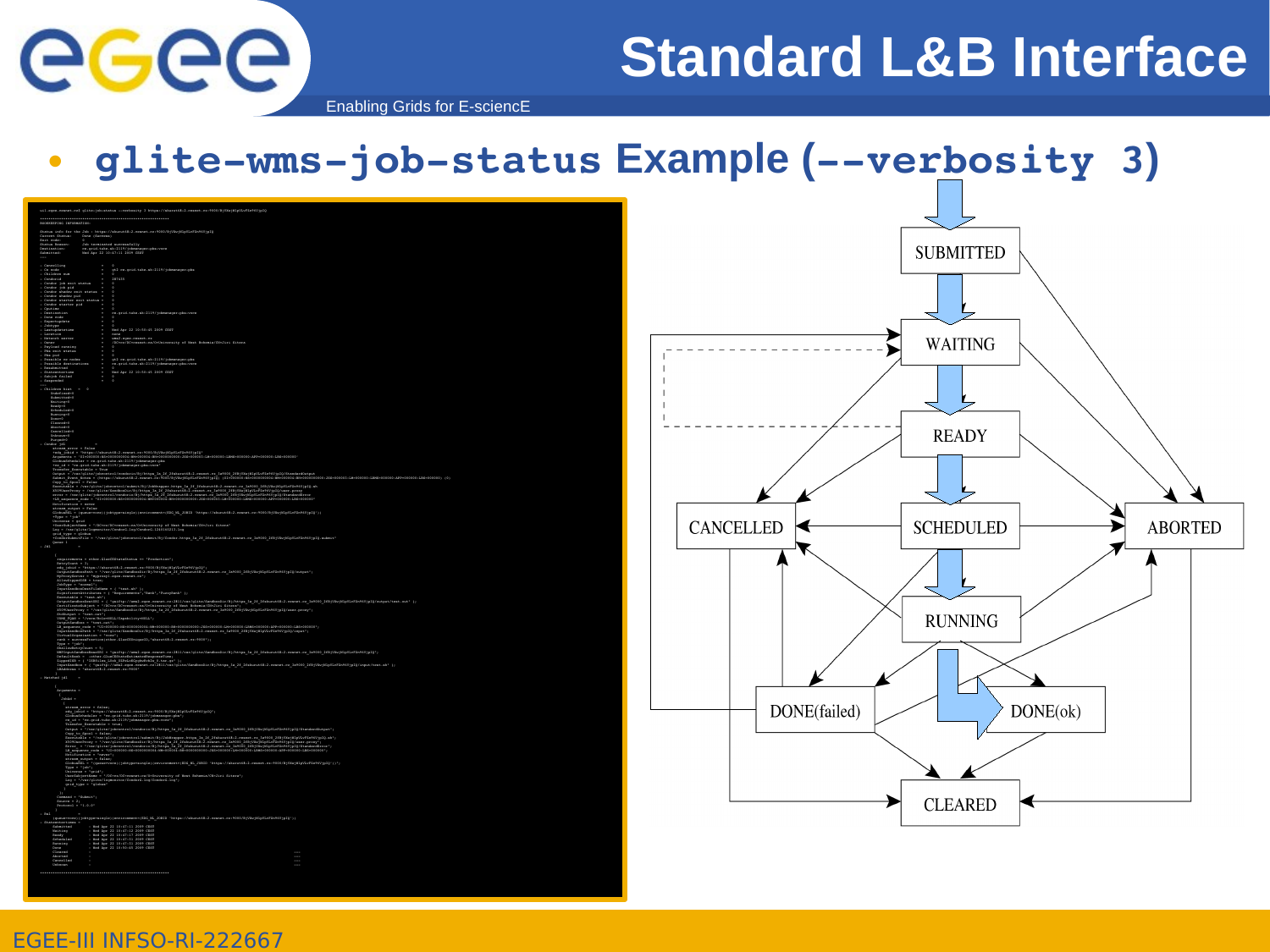

## **Standard L&B Interface**

**ABORTED** 

Enabling Grids for E-sciencE

#### • glite-wms-job-logging-info Example

| glite-wms-job-logging-info  |                |                                                          |                                      |
|-----------------------------|----------------|----------------------------------------------------------|--------------------------------------|
|                             |                | https://skurut68-2.cesnet.cz:9000/BjVXwjWlpVLvFZn96VjpIQ | <b>SUBMITTED</b>                     |
|                             |                |                                                          |                                      |
| LOGGING INFORMATION:        |                |                                                          |                                      |
| Printing info for the Job : |                |                                                          | <b>WAITING</b>                       |
|                             |                | https://skurut68-2.cesnet.cz:9000/BjVXwjWlpVLvFZn96VjpIQ |                                      |
|                             |                |                                                          |                                      |
| Event: RegJob               |                |                                                          |                                      |
| - Source                    | $\blacksquare$ | NetworkServer                                            | <b>READY</b>                         |
| - Timestamp                 | $\equiv$       | Wed Apr 22 10:47:11 2009                                 |                                      |
| <b>CEST</b>                 |                |                                                          |                                      |
|                             |                |                                                          |                                      |
| Event: RegJob               |                |                                                          |                                      |
| - Source                    | $\equiv$       | NetworkServer                                            | <b>CANCELLED</b><br><b>SCHEDULED</b> |
| - Timestamp<br><b>CEST</b>  | $\blacksquare$ | Wed Apr 22 10:47:11 2009                                 |                                      |
|                             |                |                                                          |                                      |
| Event: Accepted             |                |                                                          |                                      |
| - Source                    | $\equiv$       | NetworkServer                                            | <b>RUNNING</b>                       |
| - Timestamp                 | I              | Wed Apr 22 10:47:12 2009                                 |                                      |
| <b>CEST</b>                 |                |                                                          |                                      |
|                             |                |                                                          |                                      |
| Event: EnQueued             |                |                                                          |                                      |
| - Result                    | I              | START                                                    | DONE(ok)<br>DONE(failed)             |
| - Source                    | I              | NetworkServer                                            |                                      |
| - Timestamp                 | I              | Wed Apr 22 10:47:12 2009                                 |                                      |
| <b>CEST</b>                 |                |                                                          |                                      |
|                             |                |                                                          |                                      |
| Event: EnQueued             |                |                                                          | <b>CLEARED</b>                       |
| - Result                    | I              | OK                                                       |                                      |
| - Source                    | I              | NetworkServer                                            |                                      |
| - Timestamp                 | I              | Wed Apr 22 10:47:12 2009                                 |                                      |
| <b>CEST</b>                 |                |                                                          |                                      |
|                             |                |                                                          |                                      |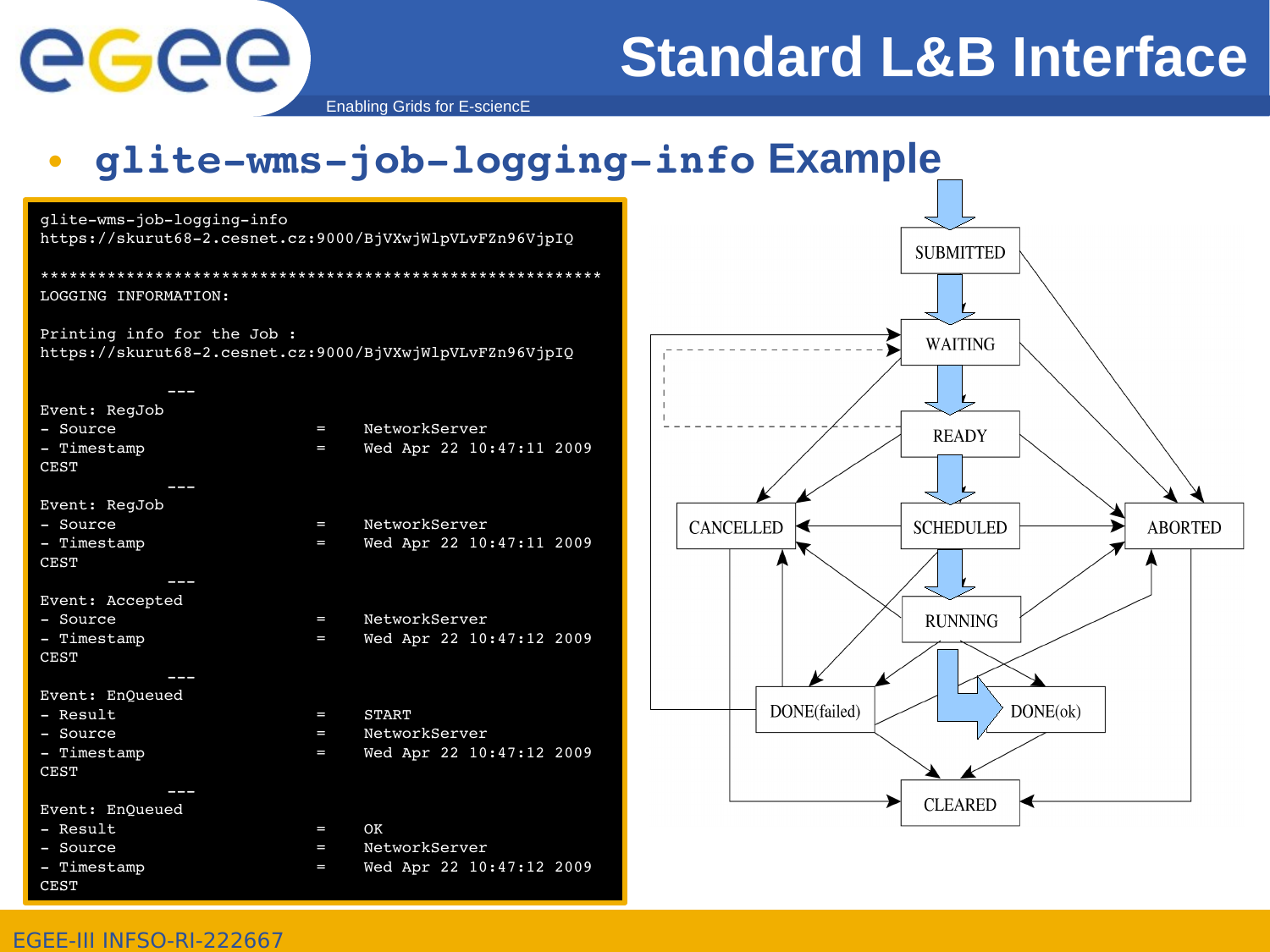

#### • **Record ("upload") information regarding your job**  $-$  glite-lb-logevent

#### • **Record an User Tag for your job** glite-lb-logevent -s Application -e UserTag -j <job\_id> -c <seq\_code>\ --name <tag name> --value <tag value>

#### • **Adding a user specified by a DN to the ACL** glite-lb-logevent -e ChangeACL -s UserInterface -p --permission 1 -j <job id> --user id <DN> --user id type 0 --permission type 0  $-$ -operation 0

#### • **Adding a VOMS group to the ACL** glite-lb-logevent -e ChangeACL -s UserInterface -p --permission 1 -j <job id> --user id 'VOCE:/VOCE' --user id type 1 **--permission\_type 0 --operation 0**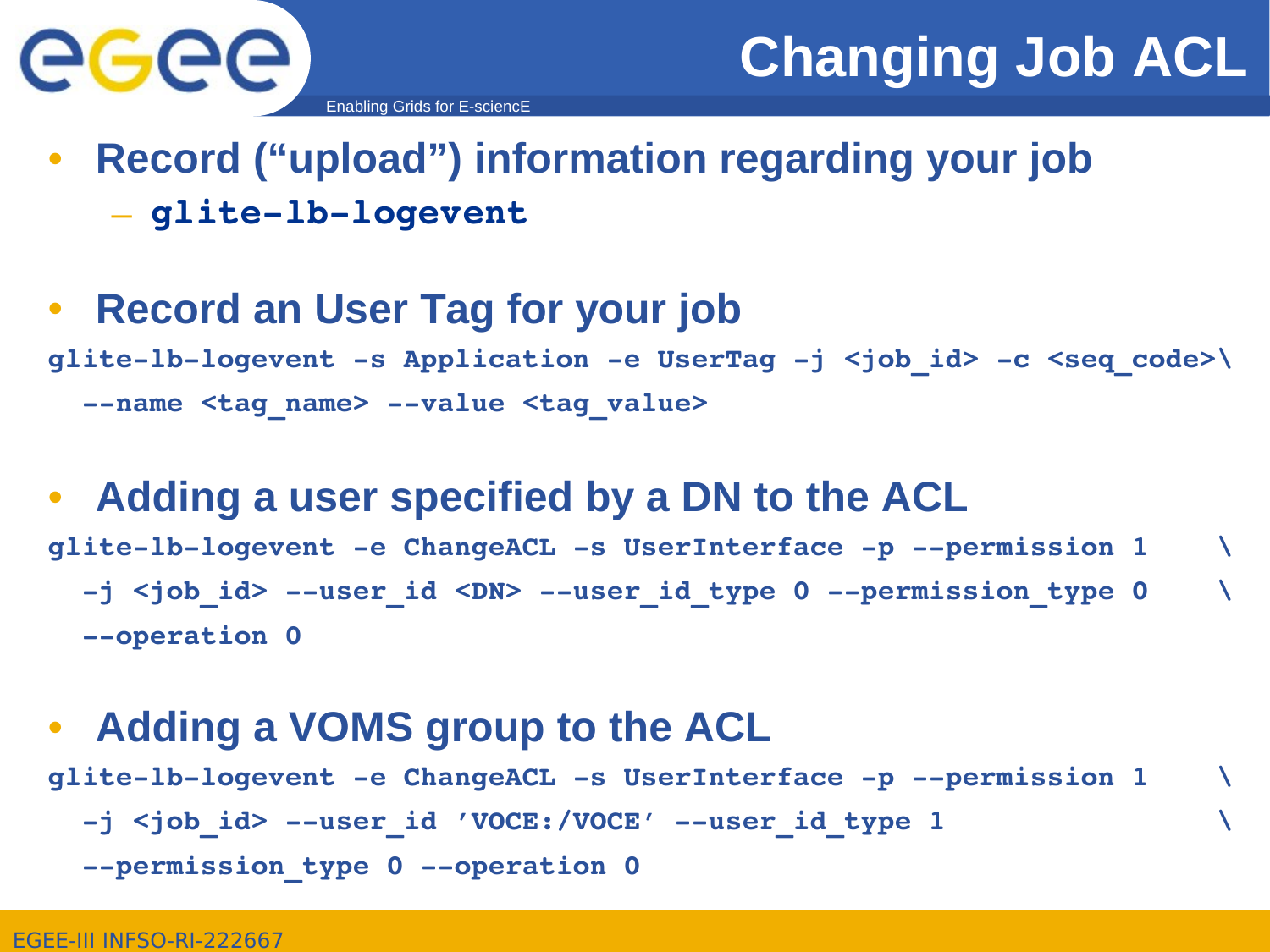

## **Lightweight L&B Interface**

- **Credentials loaded in a Web browser**
- **Use ID as URL**
	- Note the following ID structure example:

#### **Job ID:**

*https://scientific65.zcu.cz:9010/JIZWsxd1dcrBi5kpsXW9Zw*

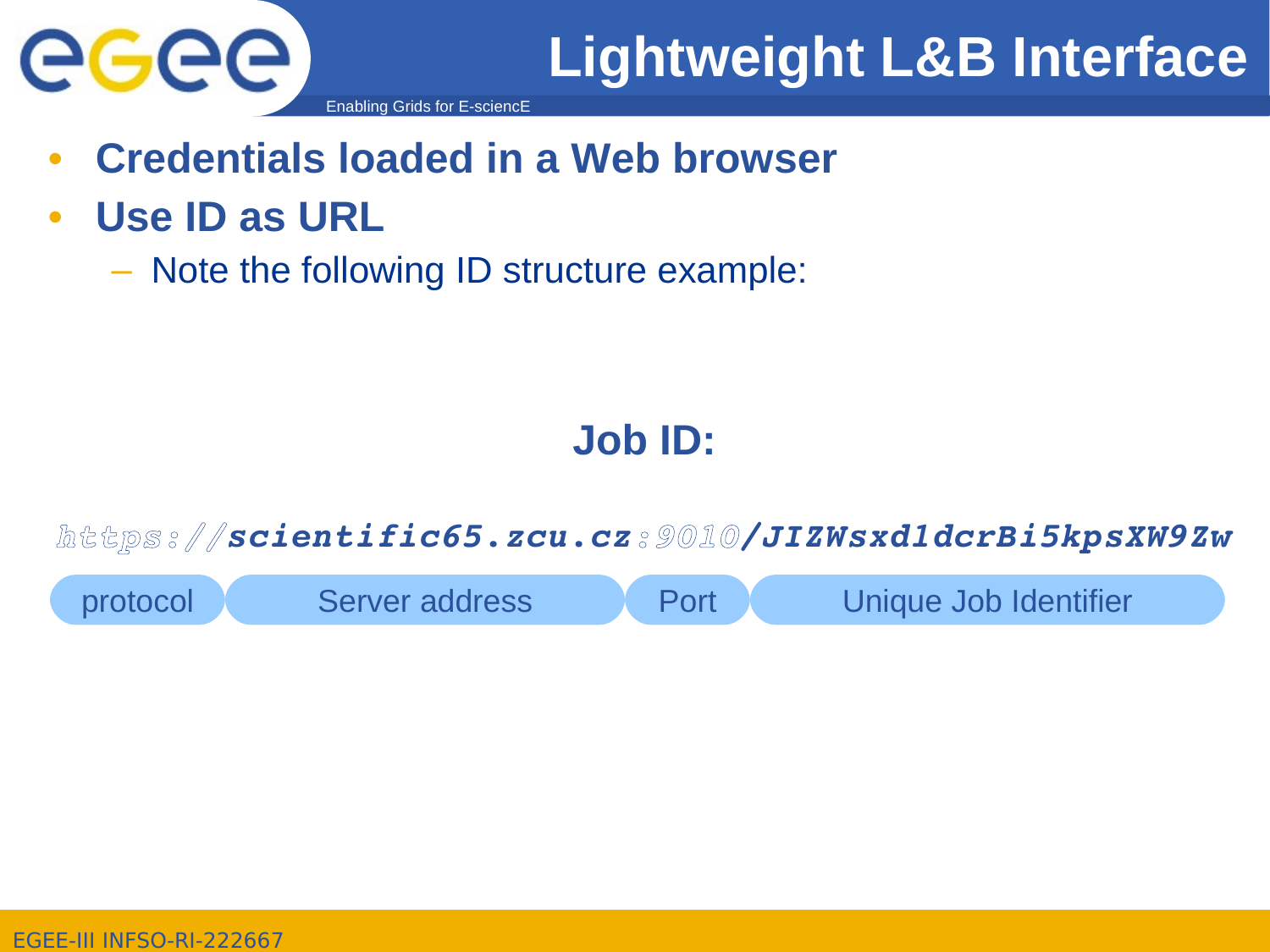

## **Lightweight L&B Interface**

Enabling Grids for E-sciencE

#### **Live demo #1 L&B user jobs and job status – https interface**

–*list of jobs* –*job overview* –*pure text output*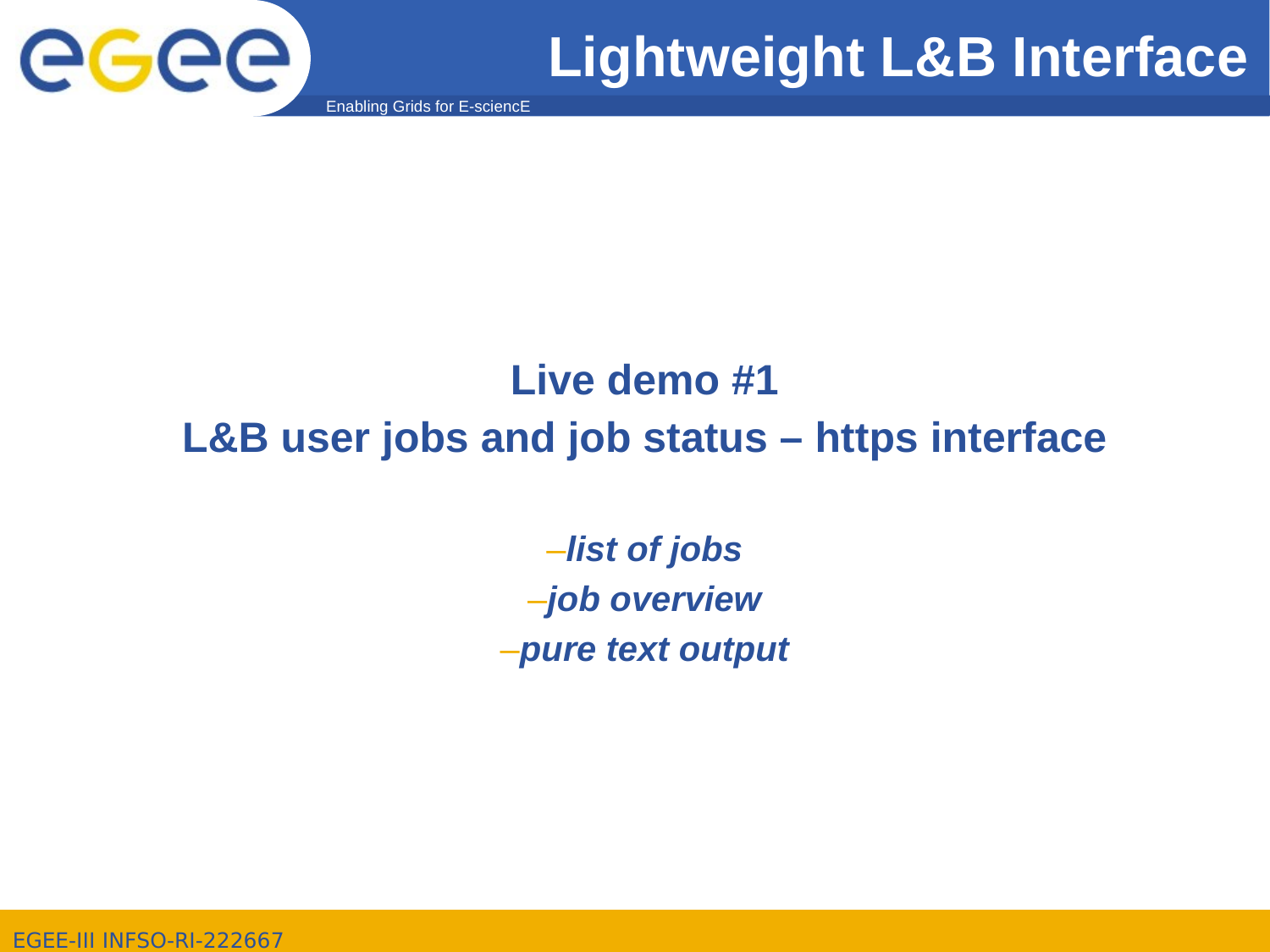## **Job List Screenshot**

Enabling Grids for E-sciencE



eeee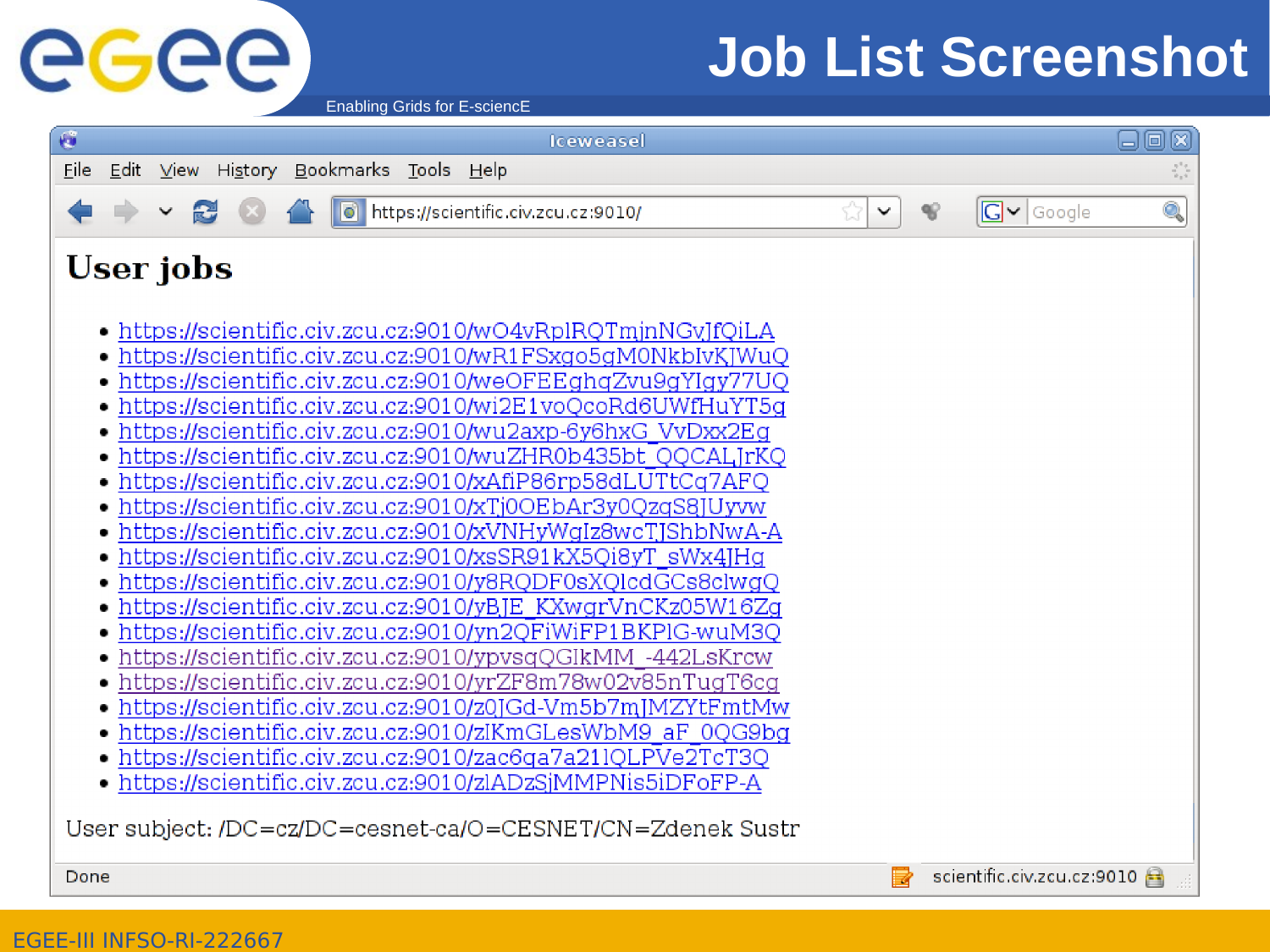

## **Job Status Screenshot**

Enabling Grids for E-sciencE

| $\overline{c}$                                                                                                                                                                                                                                     | <b>Iceweasel</b>                                                                                                                                                                                | 日回図                                  |
|----------------------------------------------------------------------------------------------------------------------------------------------------------------------------------------------------------------------------------------------------|-------------------------------------------------------------------------------------------------------------------------------------------------------------------------------------------------|--------------------------------------|
| <b>Eile</b>                                                                                                                                                                                                                                        | Edit View History Bookmarks Tools Help                                                                                                                                                          | $\frac{1}{2}\sum\limits_{j=1}^{n-1}$ |
| 2                                                                                                                                                                                                                                                  | $\boxed{\text{G}}$ $\blacktriangleright$ Google<br>o https://scientific.civ.zcu.cz:9010/-caUWWSrKPNRPt2inRL<br>$\checkmark$                                                                     | Q                                    |
|                                                                                                                                                                                                                                                    | https://scientific.civ.zcu.cz:9010/-caUWWSrKPNRPt2inRLcuQ                                                                                                                                       |                                      |
| Status:<br>owner:<br>Last update:<br>Expect update: NO<br>Cancelling:<br>Job description<br>Executable = "/bin/echo";<br>Arguments = "Hello World";<br>$StdOutput = "message.txt";$<br>$StdError = "stderror";$<br>$VirtualOrganisation = "voce";$ | Submitted<br>/DC=cz/DC=cesnet-ca/O=CESNET/CN=Zdenek Sustr<br><b>State entered: Thu Oct 16 15:54:50 2008</b><br>Thu Oct 16 15:54:50 2008<br>NO.<br>$OutputSandbox = {"message.txt", "stderror";$ |                                      |
| Done                                                                                                                                                                                                                                               | scientific.civ.zcu.cz.9010<br>R                                                                                                                                                                 |                                      |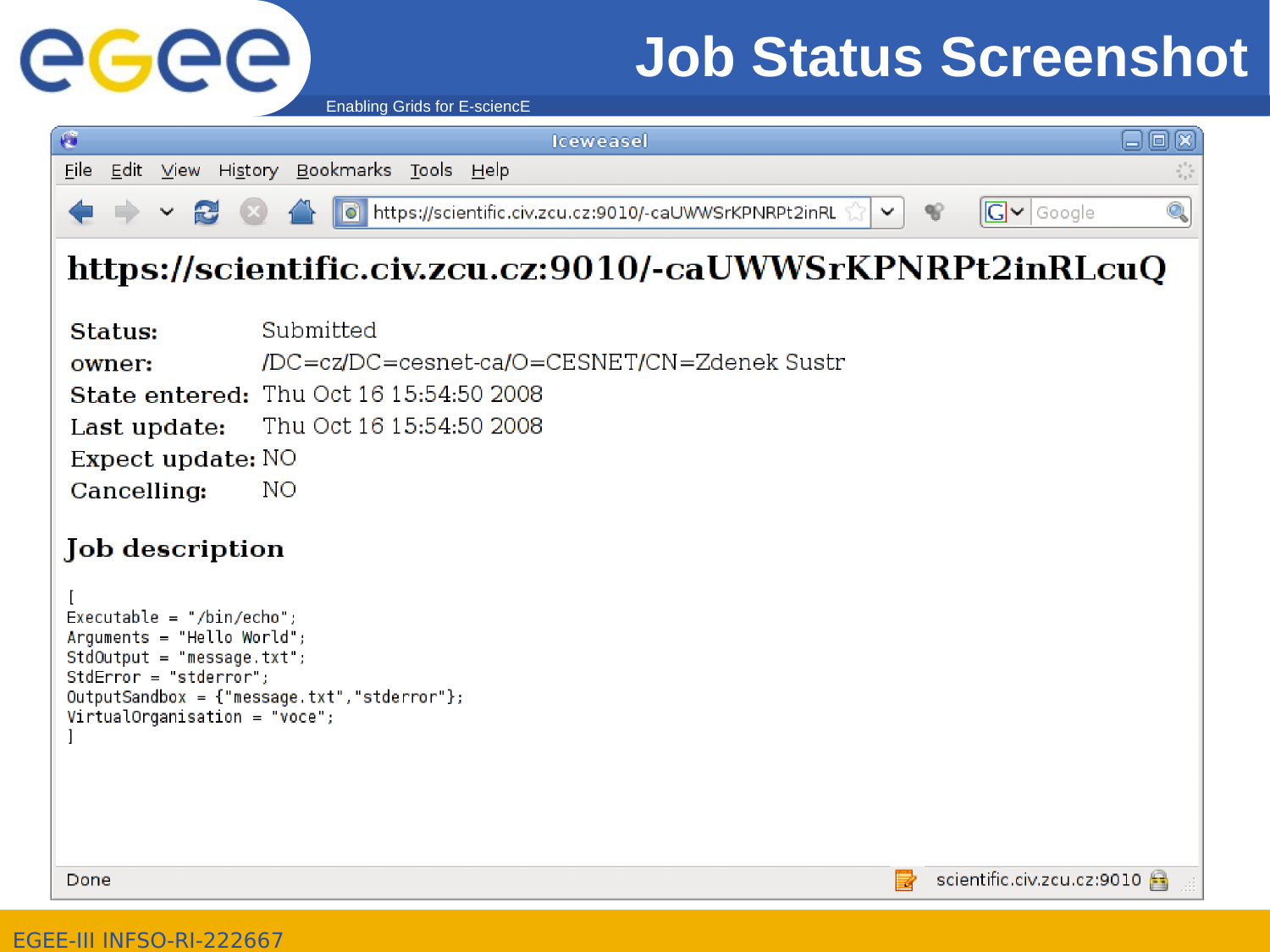# GGGG

## **Job Status as Text – Screenshot**

Enabling Grids for E-sciencE

```
sustr4@nori: ~
                                                                                              日间区
File Edit View Terminal Tabs Help
[scientific] /home/sustr > curl -3 --key /tmp/x509up u30030 --cert /tmp/x509up u30030 --capath\triangle/etc/grid-security/certificates https://scientific.civ.zcu.cz:9010/-caUWWSrKPNRPt2inRLcuQ?tex
\ddaggerJob=https://scientific.civ.zcu.cz:9010/-caUWWSrKPNRPt2inRLcuQ
Status=Submitted
owner=/DC=cz/DC=cesnet-ca/0=CESNET/CN=Zdenek Sustr
expectUpdate=NO
cancelling=NO
|idl=[\nExecutable = "/bin/echo";\nArquments = "Hello World";\nStdOutput = "message.txt";\nStdE
rror = "stderror";\nOutputSandbox = {"message.txt", "stderror";\nWith aOrganisation = "voce";\n1\n
\lceil scientific\rceil /home/sustr >
```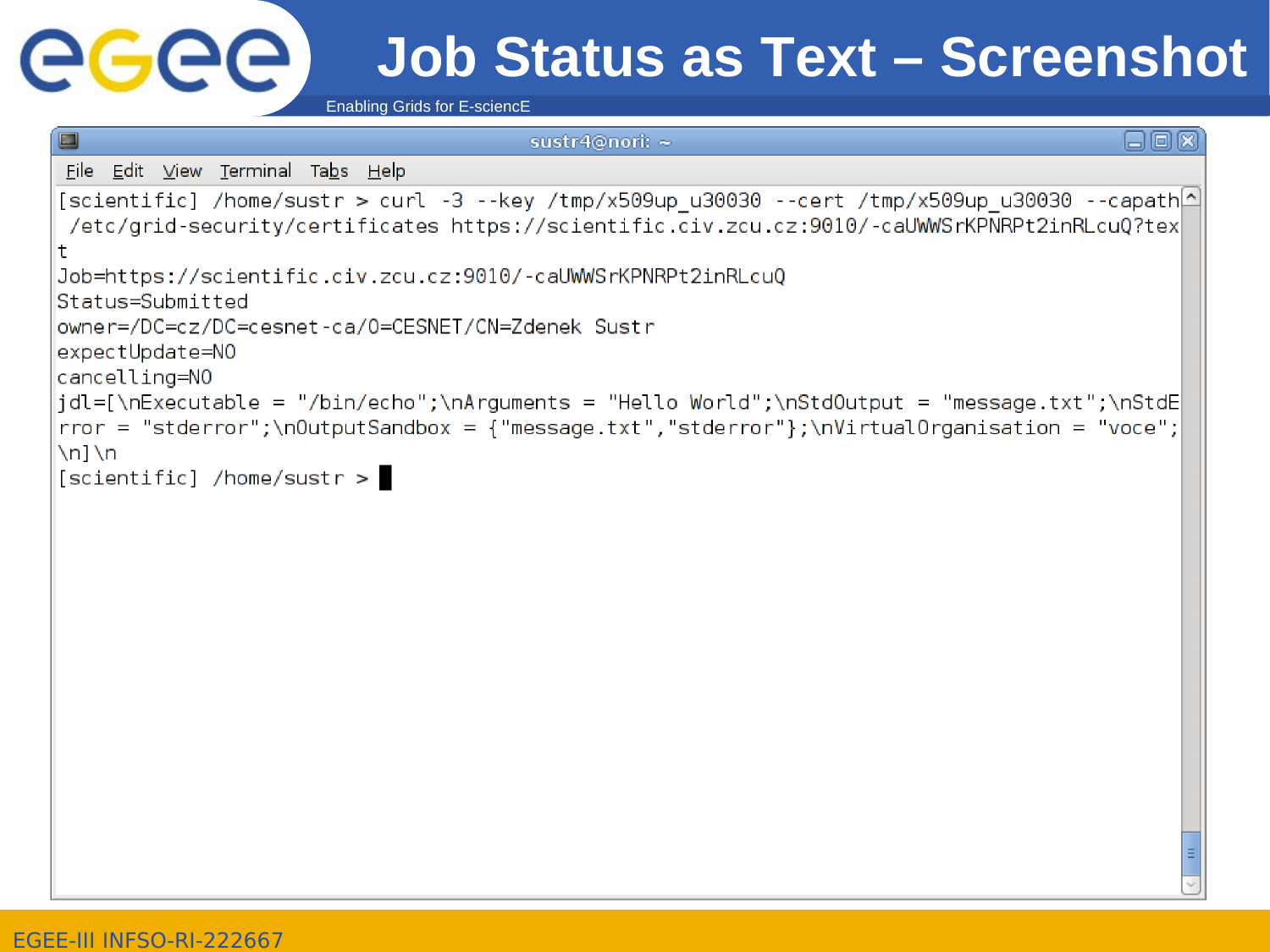## **L&B Notifications**

Enabling Grids for E-sciencE



#### • **Publish/subscribe streaming model**

- Preventing periodic L&B Server queries
- **Delivery through a dedicated component**
	- notification interlogger

eeee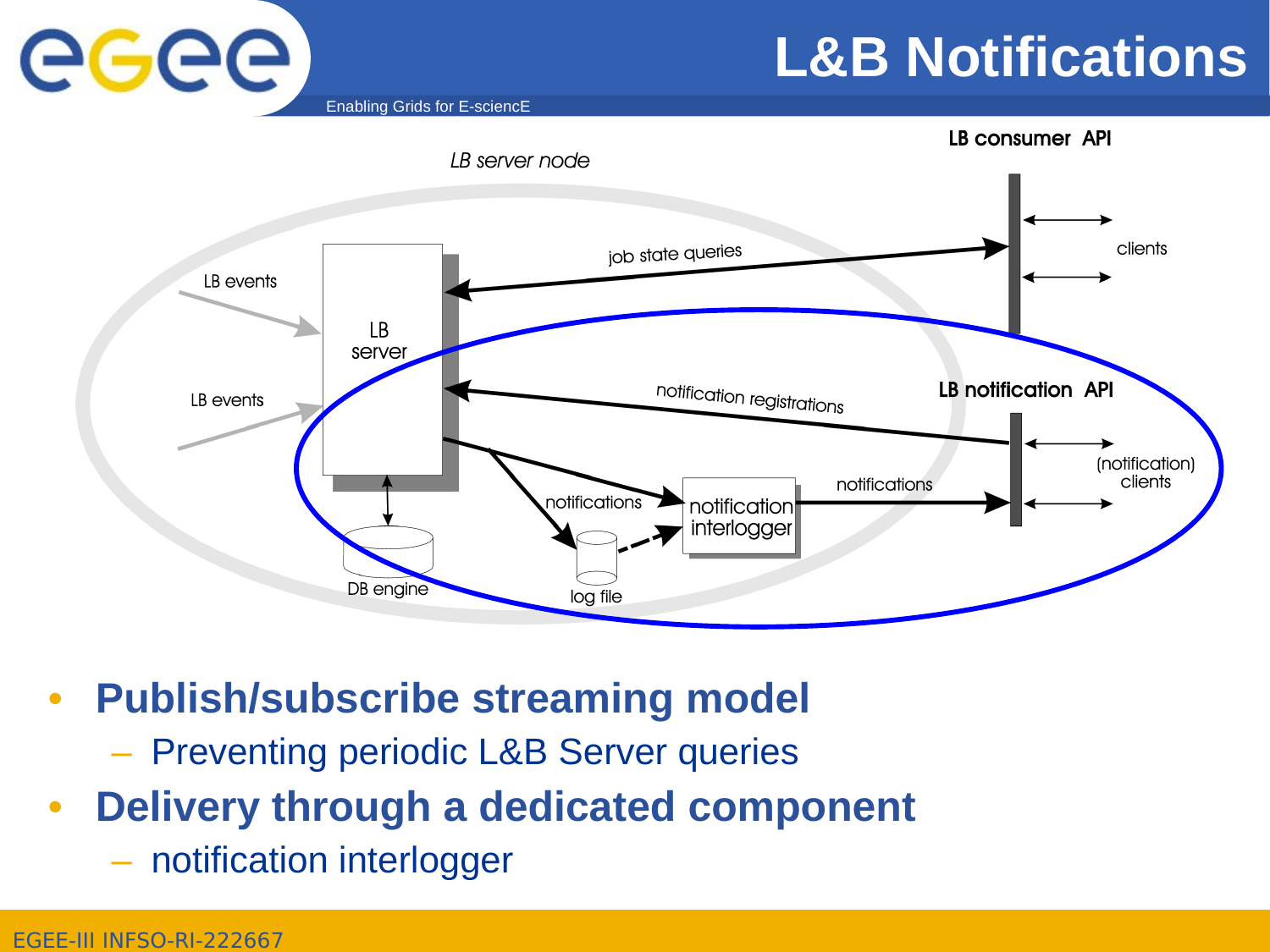

## • **Registration**

- Specify criteria
- Get unique Notification ID
- Information on events matching the criteria stored in queue

## • **Receiving data**

- Receive notifications on events matching criteria
- Once started, all queued notifications are delivered
- Go on listening to keep receiving notifications as the events occur
- Client may stop listening temporarily
	- Can resume from another location
- **Refreshing registration validity**
	- Registrations need to be refreshed periodically
	- Expired registrations are dropped and event notifications removed from the queue.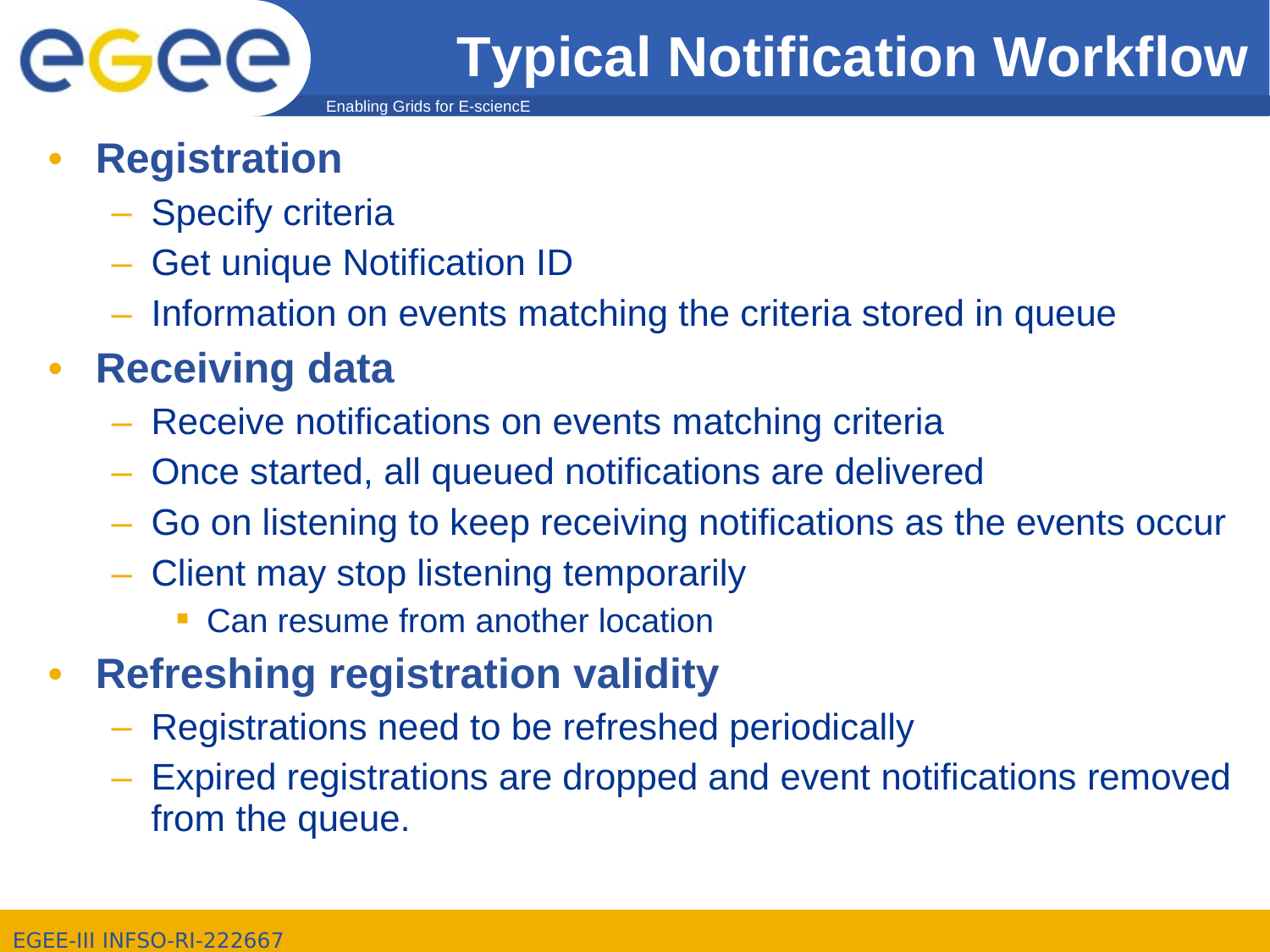

- **Register notifications on state changes for all "My" jobs**
	- $-$  glite-lb-notify new  $-c$  -O
- **Register notifications on everything regarding a specific job**
	- glite-lb-notify new -j <Job ID>
- **Register notifications as jobs enter particular states**
	- glite-lb-notify new -c --state <state1,state2,...>
- **Start receiving notifications**
	- glite-lb-notify receive <notif id>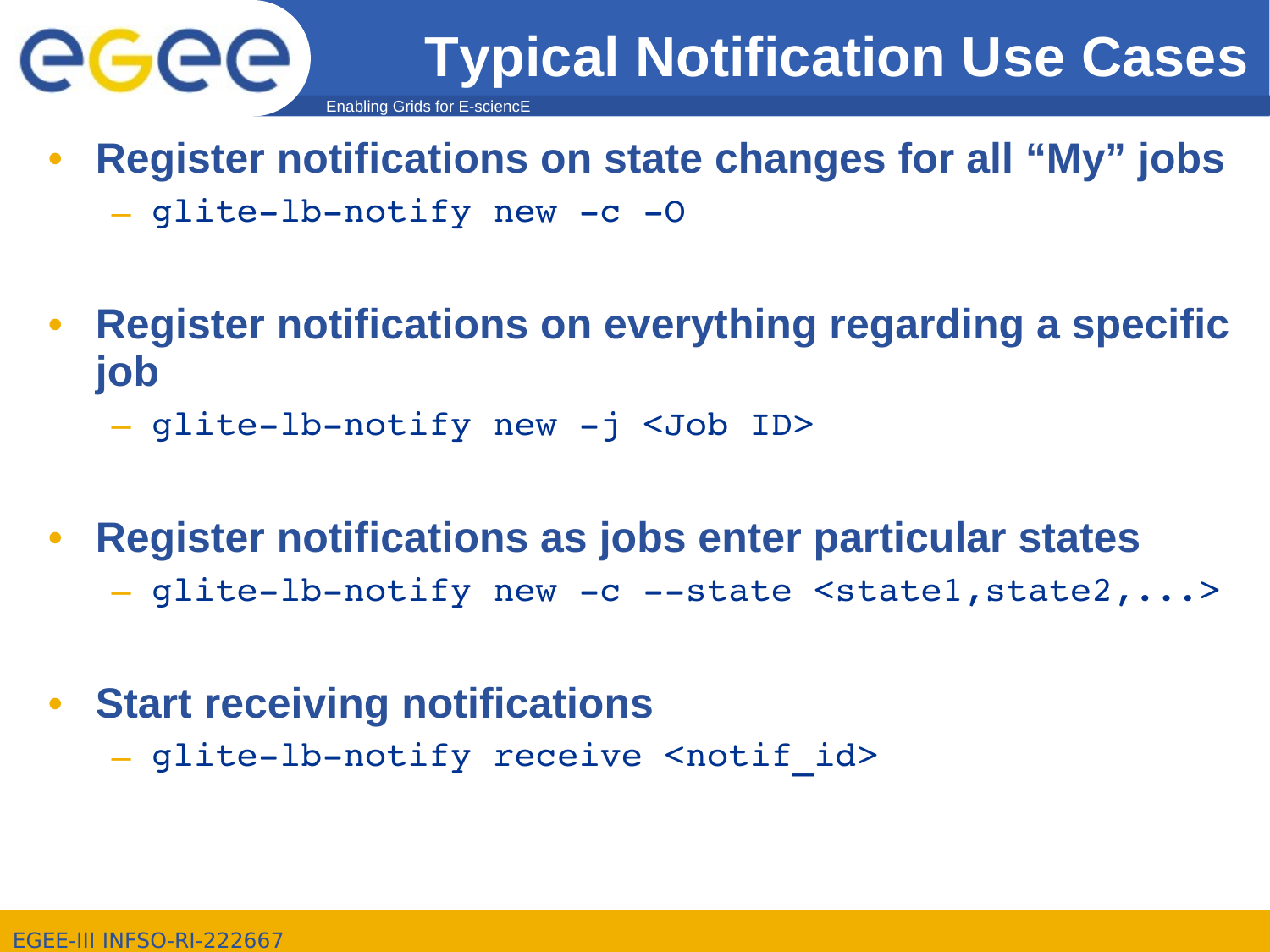



Enabling Grids for E-sciencE

#### **Live demo #2 L&B notifications in command line**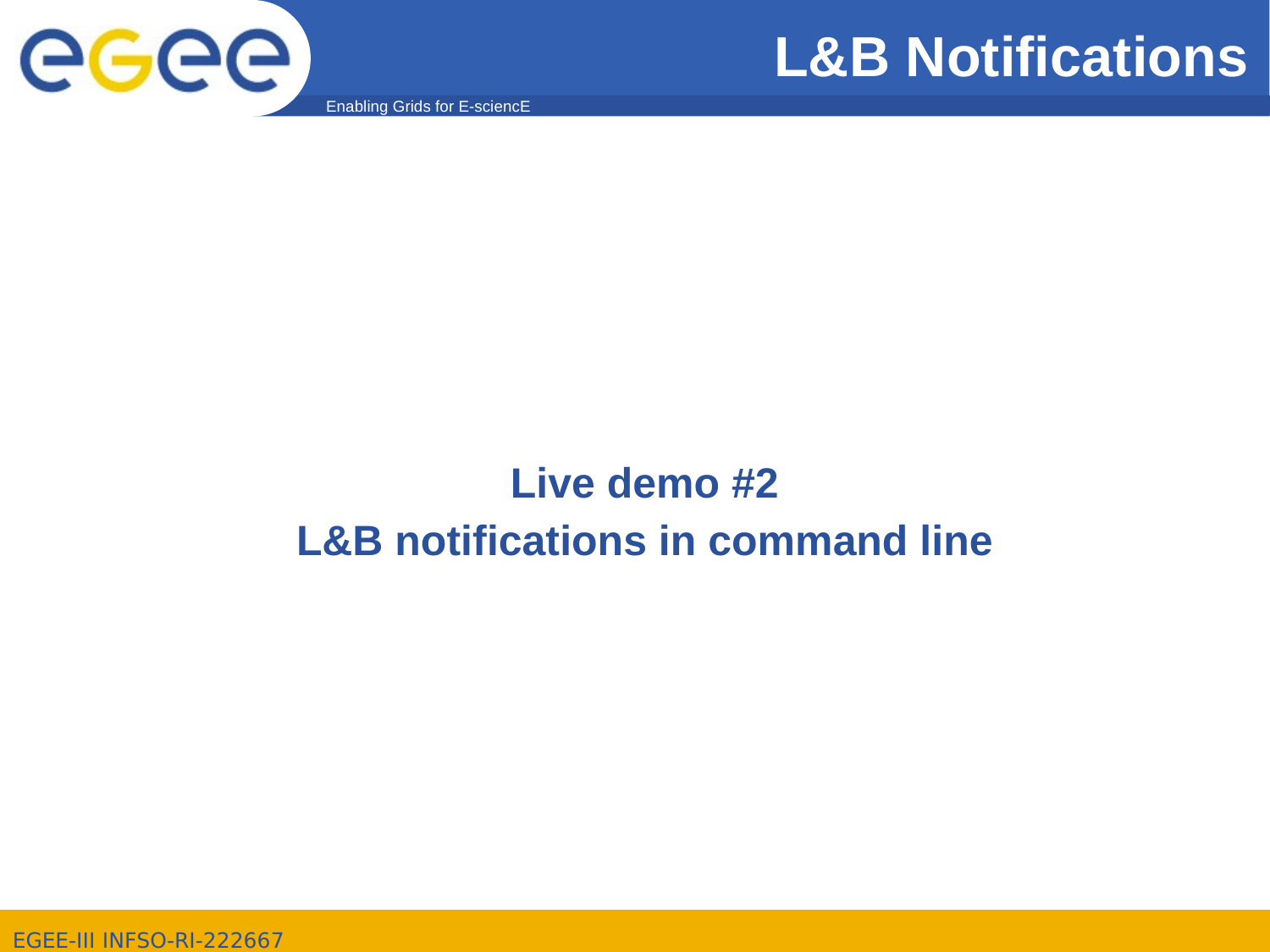

- **Credentials loaded in a Web browser**
- **Use ID as URL**
	- Note the following ID structure example:

#### **Notification ID:**

*https://scientific65.zcu.cz:9010/NOTIF:B9TgSJD2pBonVlsZMSjobw* protocol Server address Port Prefix Unique Notification Identifier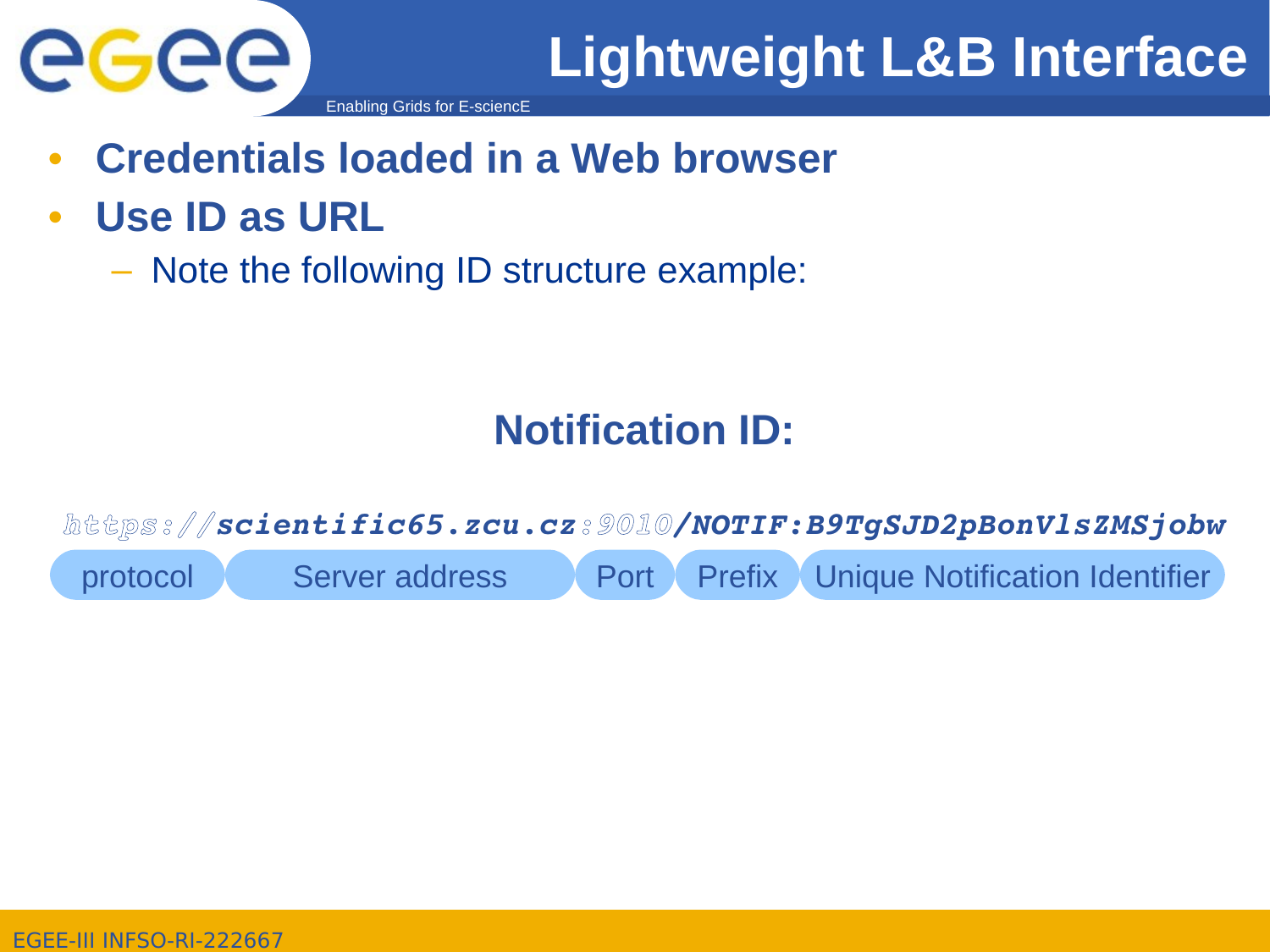

## **https Interface for Notifications**

Enabling Grids for E-sciencE

## **Live demo #3 L&B notifications – https interface RSS interface**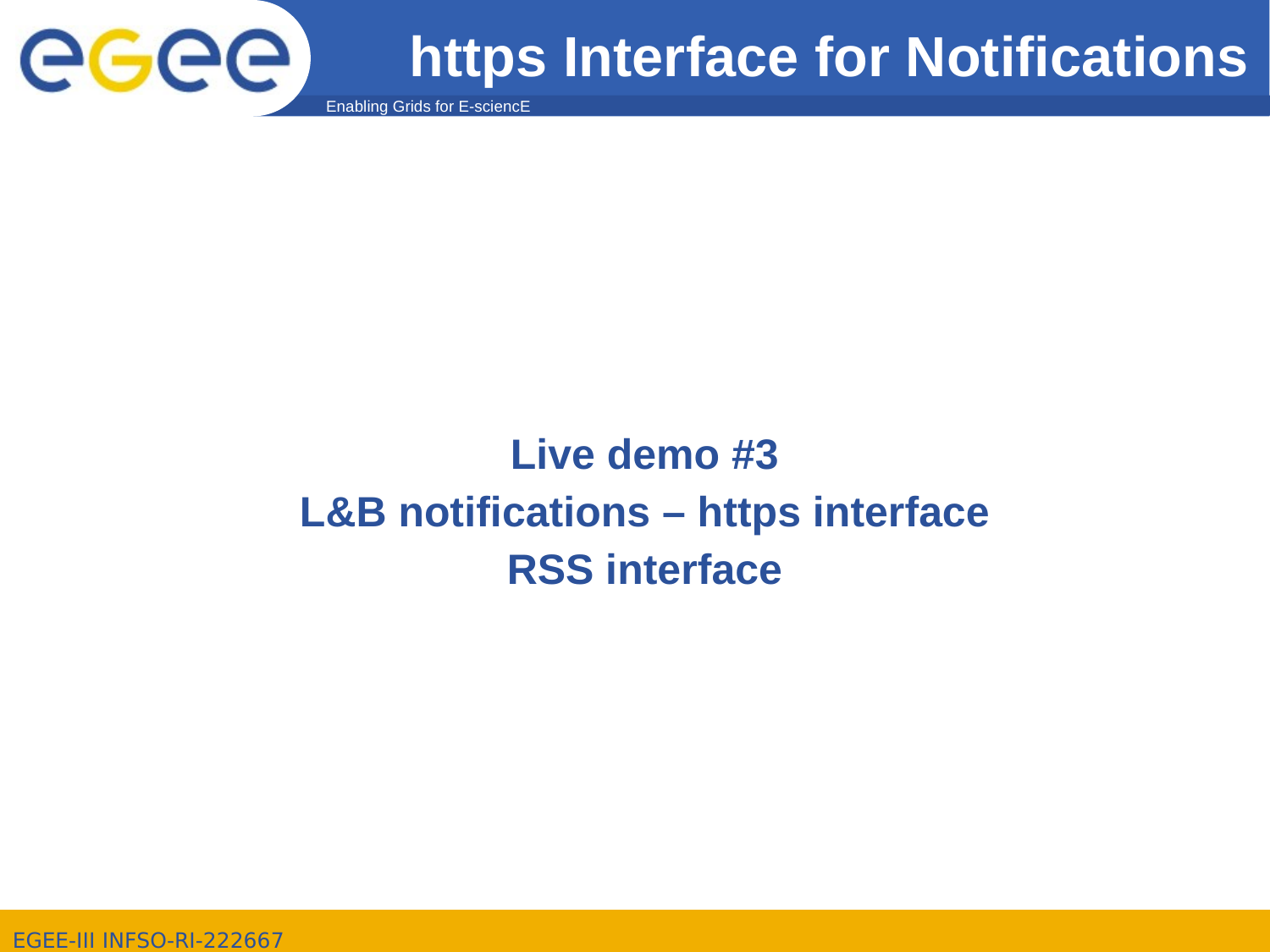

# **https Interface for Notifications**

Enabling Grids for E-sciencE

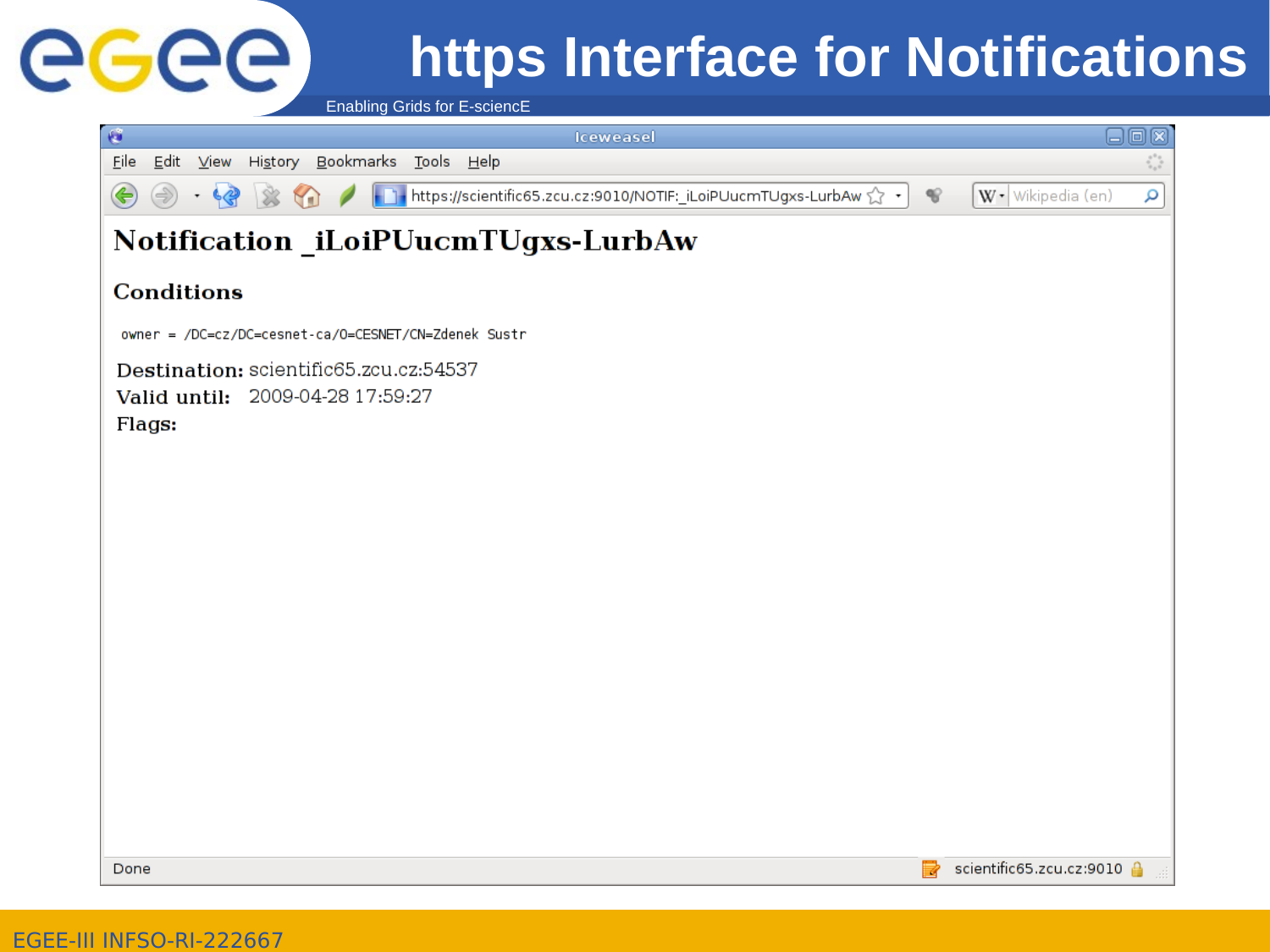

## **RSS Screenshot**

Enabling Grids for E-sciencE

| $\bullet$                                                                                                                                                                                                                                      | LB feed - Sage - Iceweasel                                                                                                                                                                                                                                                                                                  | ▣                                                                                                                                                           |  |  |  |
|------------------------------------------------------------------------------------------------------------------------------------------------------------------------------------------------------------------------------------------------|-----------------------------------------------------------------------------------------------------------------------------------------------------------------------------------------------------------------------------------------------------------------------------------------------------------------------------|-------------------------------------------------------------------------------------------------------------------------------------------------------------|--|--|--|
| Bookmarks<br>Eile<br>Edit<br>$View$<br>History<br>$\mathcal{L}_{\alpha}$                                                                                                                                                                       |                                                                                                                                                                                                                                                                                                                             |                                                                                                                                                             |  |  |  |
| $\boxed{\text{G}}$ - Google<br>chrome://sage/content/feedsummary.html?uri=https%3A% {<br>$\mathbf{Q}$<br>α                                                                                                                                     |                                                                                                                                                                                                                                                                                                                             |                                                                                                                                                             |  |  |  |
| z<br>Sage<br>Options -<br>LB feed<br>poradime                                                                                                                                                                                                  | <b>LB</b> feed<br>List of jobs.<br>1. https://harad.ics.muni.cz:9010<br>/HBtipdRPOUhLPJ5I2jOXvQ<br>Status: Cancelled State entered: Wed May 6 13:29:07<br>2009 Destination: destination CE/queue                                                                                                                            | 2. https://harad.ics.muni.cz:9010/_pFBr1fVPR-<br>Sn4tlPzf00A<br>Status: Aborted State entered: Wed May 6 13:28:12<br>2009 Destination: destination CE/queue |  |  |  |
| LB feed<br>图<br>目<br>$\Box$<br>1. https://harad.ics.muni.cz:9010/HBtip<br>2. https://harad.ics.muni.cz:9010/ pFB<br>3. https://harad.ics.muni.cz:9010/nmed<br>4. https://harad.ics.muni.cz:9010/sGh8<br>5. https://harad.ics.muni.cz:9010/wTt3 | 3. https://harad.ics.muni.cz:9010/nmeg-<br><b>VhxcKlpcAi7EjQFSA</b><br>Status: Done State entered: Wed May 6 13:30:25 2009<br>Destination: destination CE/queue<br>5. https://harad.ics.muni.cz:9010/wTt30LGQi-<br>brUCjRJeMQIg<br>Status: Done State entered: Wed May 6 13:30:27 2009<br>Destination: destination CE/queue | 4. https://harad.ics.muni.cz:9010<br>/sGh80yUmn4y1kQ8ixs7q1Q<br>Status: Done State entered: Wed May 6 13:30:26 2009<br>Destination: destination CE/queue    |  |  |  |
| $\bigcirc$ Next $\bigcirc$<br>്<br>$\Box$ Match case<br>Find:                                                                                                                                                                                  |                                                                                                                                                                                                                                                                                                                             |                                                                                                                                                             |  |  |  |
| Done                                                                                                                                                                                                                                           |                                                                                                                                                                                                                                                                                                                             |                                                                                                                                                             |  |  |  |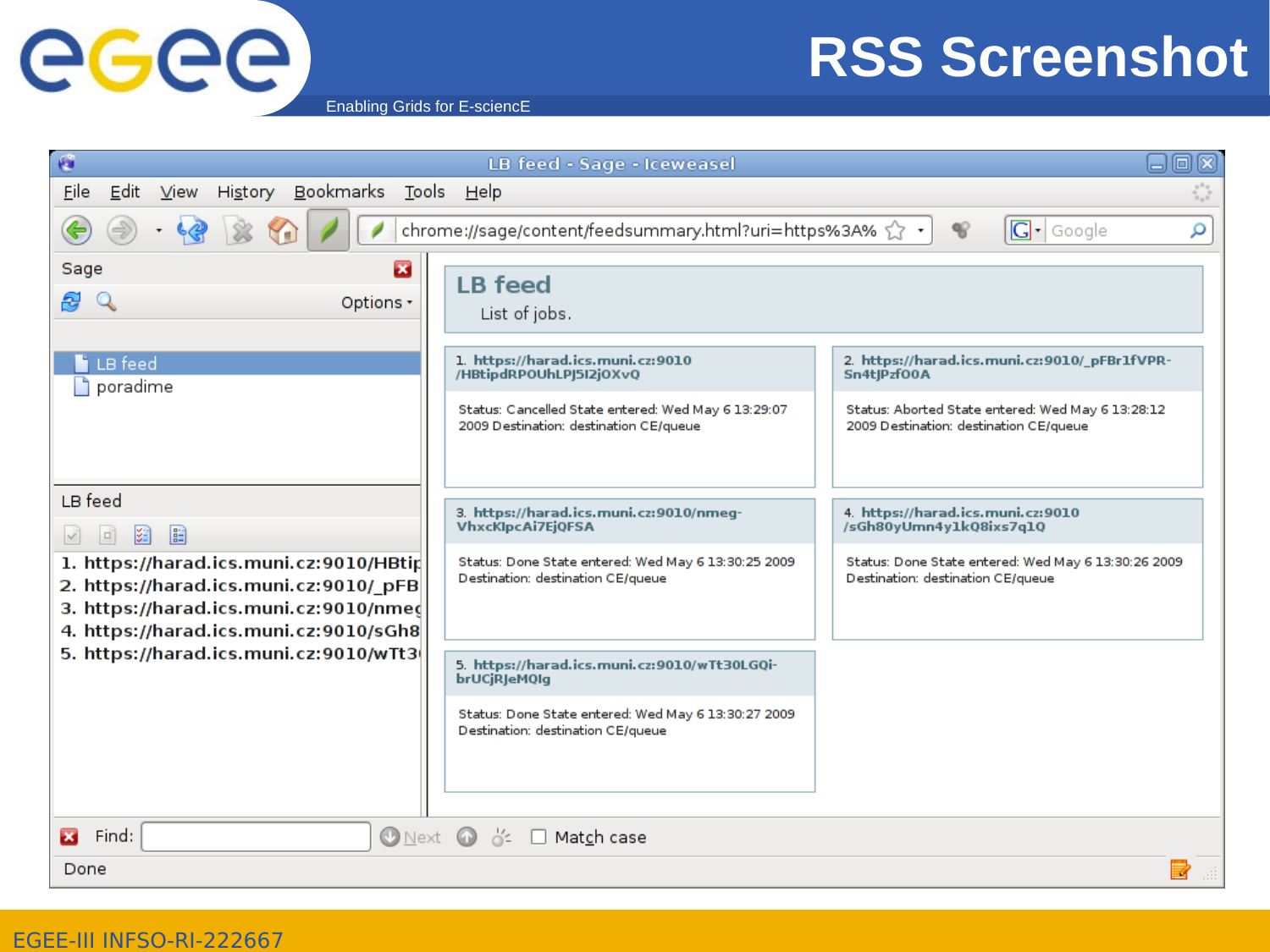

- **Multiple ways to access L&B information**
	- *Full-featured* vs. *Lightweight*
	- *Query/response* vs. *Publish/subscribe/receive*
- *Choose whichever suits your purpose*
- **Availability**

|                      | gLite 3.1   | gLite 3.2   |
|----------------------|-------------|-------------|
| UI                   | Full        | <b>Full</b> |
| <b>Notifications</b> | <b>Core</b> | <b>Full</b> |
| <b>HTTPS</b>         | Full        | <b>Full</b> |
| <b>RSS</b>           | N/A         | <b>Full</b> |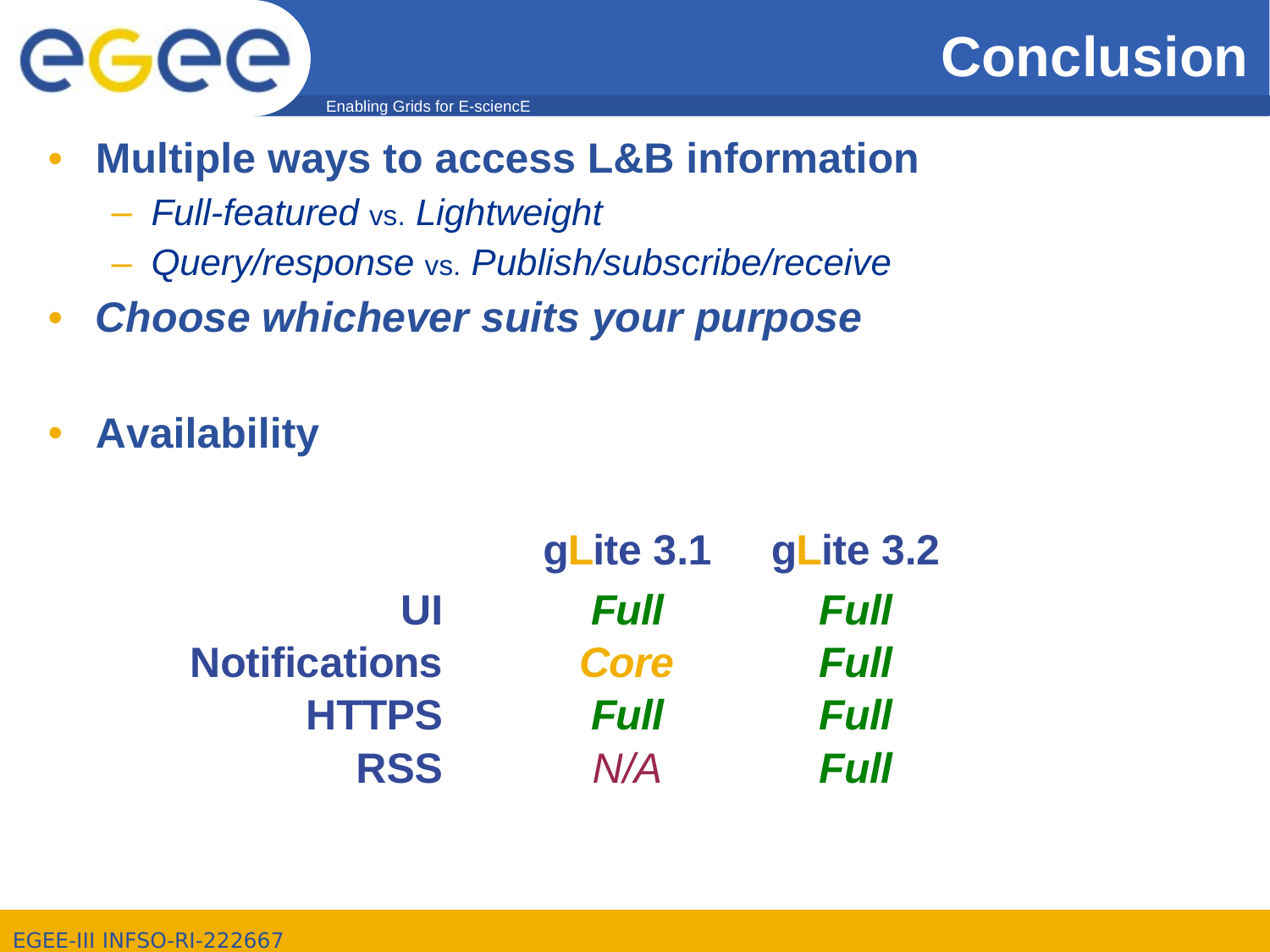



Enabling Grids for E-sciencE

#### • **http://egee.cesnet.cz/en/JRA1/**

- General information
- Guides
- Contacts